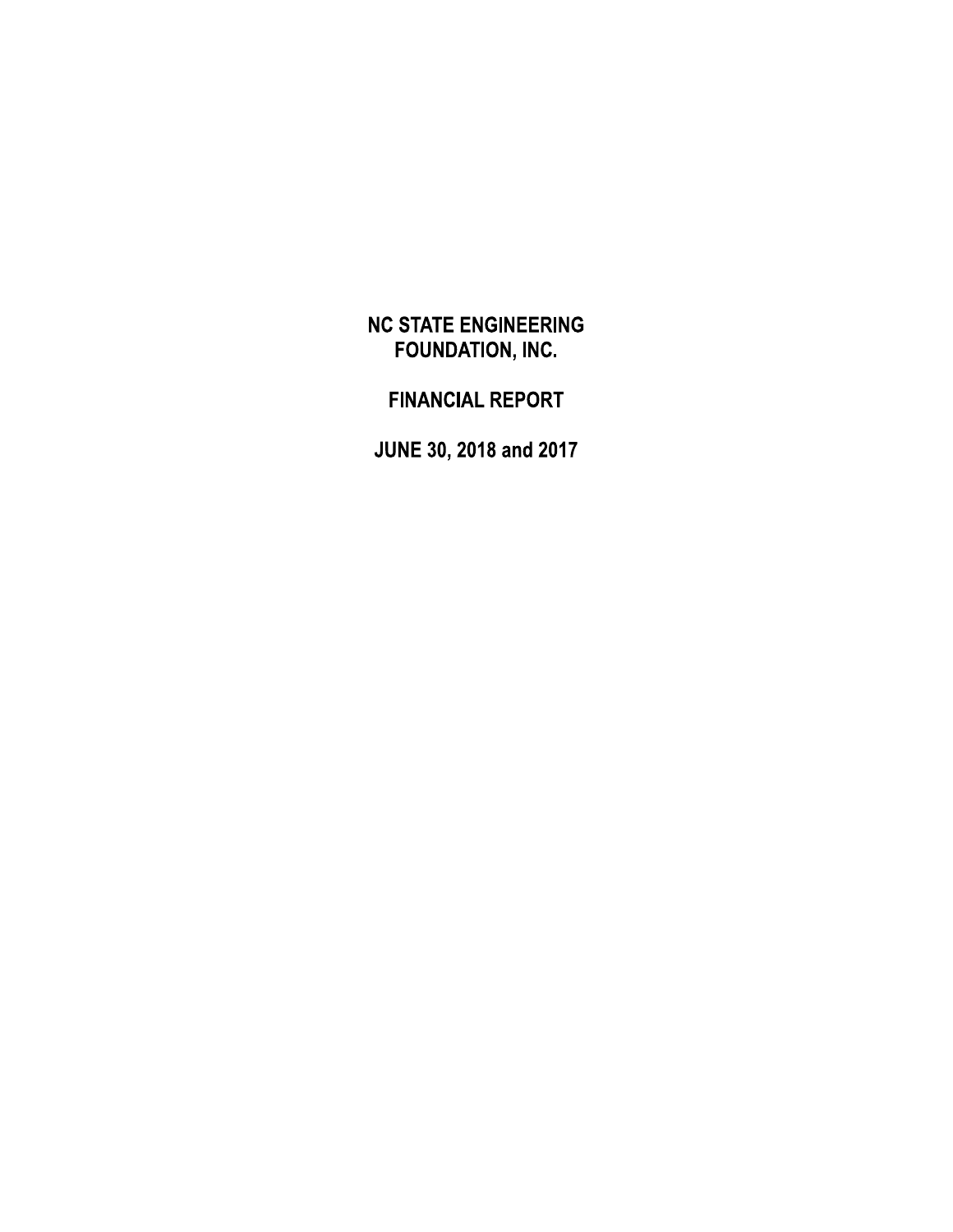# Financial Report<br>For the Years Ended June 30, 2018 and 2017

### **Contents**

| <b>Independent Auditor's Report</b>                  | $1 - 2$  |
|------------------------------------------------------|----------|
| <b>Financial Statements</b>                          |          |
| <b>Statements of Financial Position</b>              | 3        |
| <b>Statements of Activities</b>                      | $4 - 5$  |
| <b>Statements of Cash Flows</b>                      | 6        |
| Notes to Financial Statements                        | $7 - 17$ |
| <b>Supplementary Information</b>                     |          |
| General Fund Budget vs. Actual - Unaudited           | 18       |
| Ten Year Summary of Asset Growth - Unaudited         | 19       |
| Ten Year Summary of Revenues and Support - Unaudited | 20       |
|                                                      |          |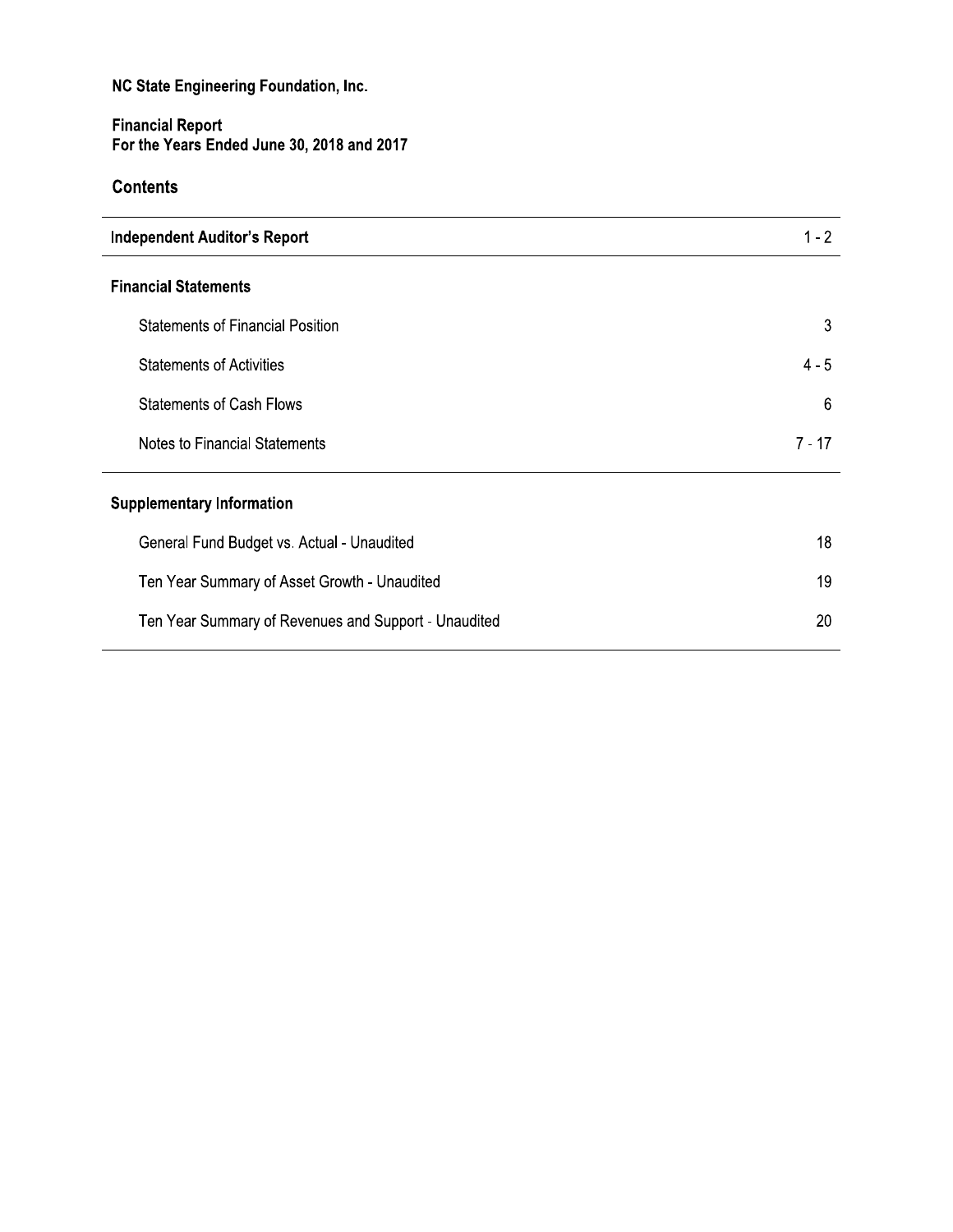

 Suite 300 Raleigh, NC 27601

### Independent Auditor's Report

To the Board of Directors NC State Engineering Foundation, Inc. Raleigh, North Carolina

Independent Auditor's Repo<br>To the Board of Directors<br>NC State Engineering Foundat<br>Raleigh, North Carolina<br>We have audited the accomp<br>(the "Foundation"), which co<br>2017, and the related statem<br>related notes to the financial i.<br>... We have audited the accompanying financial statements of NC State Engineering Foundation, Inc. (the "Foundation"), which comprise the statements of financial position as of June 30, 2018 and 2017, and the related statements of activities and cash flows for the years then ended, and the related notes to the financial statements.

### $\frac{1}{2}$ wanagement's responsibility for the Financial Statements

i.<br>Do  $m$ anagement is responsible for the preparation and rair presentation of these financial statements in accordance with accounting principles generally accepted in the United States of America; this includes the design, implementation, and maintenance of internal control relevant to the preparation and fair presentation of financial statements that are free from material misstatement, whether due to fraud or error.

### i. Auditor's Responsibility

 $\mathbb{R}^2$ Our responsibility is to express an opinion on these financial statements based on our audits. We conducted our audits in accordance with auditing standards generally accepted in the United States of America. Those standards require that we plan and perform the audit to obtain reasonable assurance about whether the financial statements are free from material misstatement.

i. An audit involves performing procedures to obtain audit evidence about the amounts and disclosures  $\,$ in the financial statements. The procedures selected depend on the auditor's judgment, including the assessment of the risks of material misstatement of the financial statements, whether due to fraud or error. In making those risk assessments, the auditor considers internal control relevant to the entity's preparation and fair presentation of the financial statements in order to design audit procedures that are appropriate in the circumstances, but not for the purpose of expressing an opinion on the effectiveness of the entity's internal control. Accordingly, we express no such opinion. An audit also includes evaluating the appropriateness of accounting policies used and the reasonableness of significant accounting estimates made by management, as well as evaluating the overall presentation of the financial statements.

 $\mathbb{R}^2$ We betieve that the audit evidence we have obtained is sufficient and appropriate to provide a basis for our audit opinion.

### $\mathbb{R}^2$ upinion

the results of its operations and its cash flows for the years then ended in accordance with accounting principles generally accepted in the United States of America.<br>BDO USA, LLP, a Delaware limited liability partnership,  $\mathbf{r}$ in our opinion, the financial statements referred to above present fairly, in all material respects, the financial position of NC State Engineering Foundation, Inc. as of June 30, 2018 and 2017, and the results of its operations and its cash flows for the years then ended in accordance with accounting principles generally accepted in the United States of America.

**accounting principles generally accellary and the sum of the sum of the sum of the sum of the sum of the sum of the sum of the sum of the sum of the sum of the sum of the sum of the sum of the sum of the sum of the sum of** BDO USA, LLP, a Delaware limited liability partnership, is the U.S. member of BDO international BDO network of independent member firms.<br>BDO is the brand name for the BDO network and for each of the BDO Member Firms.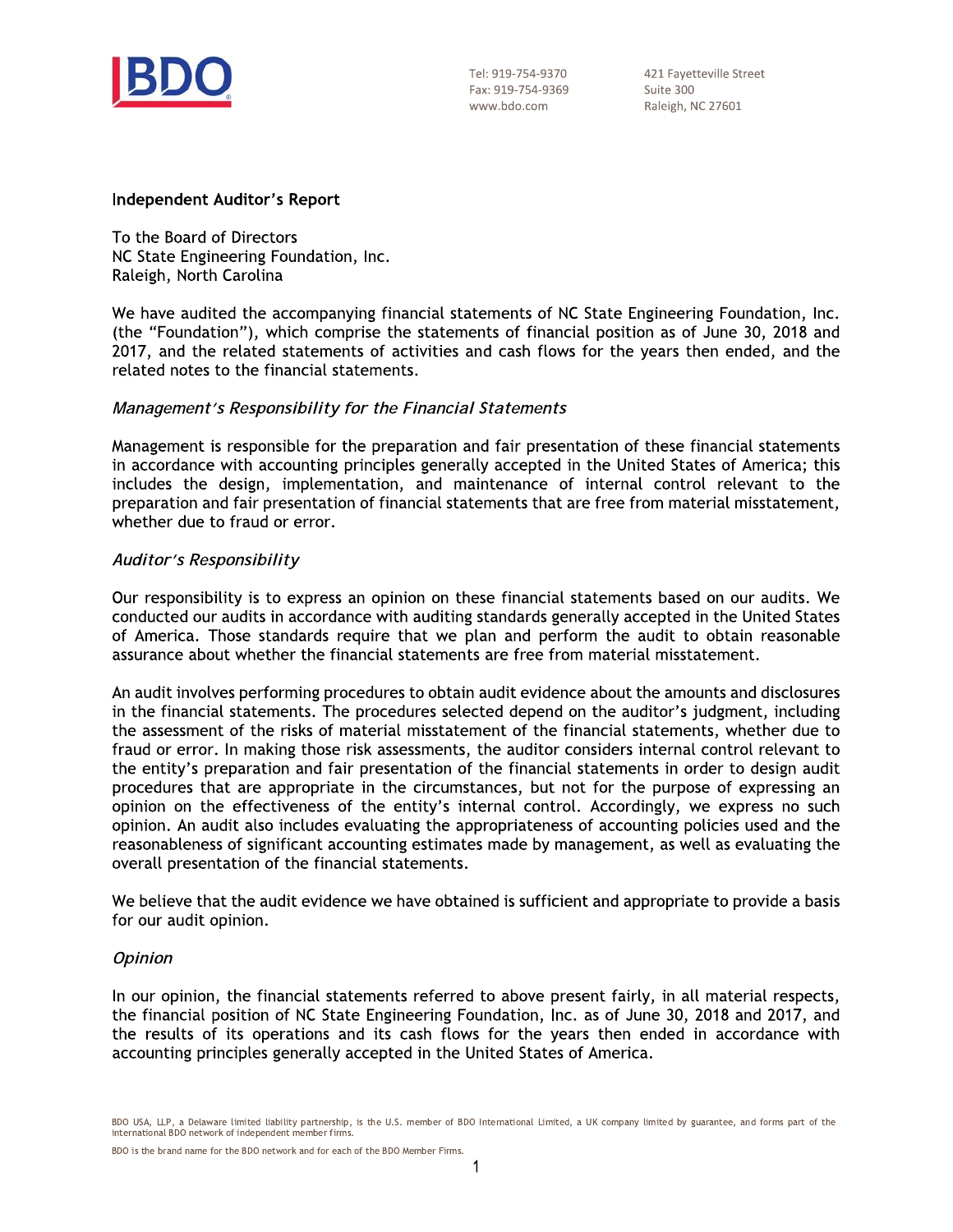

### Disclaimer of Opinion on Supplementary Information

Our audit was conducted for the purpose of forming an opinion on the basic financial statements as a whole. The supplemental information on pages 18 through 20 is presented for purposes of additional analysis and is not a required part of the basic financial statements. Such information has not been subjected to auditing procedures applied in the audit of the basic financial statements, and accordingly, we do not express an opinion or provide any assurance on it.

BDO USA, LLP

Raleigh, North Carolina October 15, 2018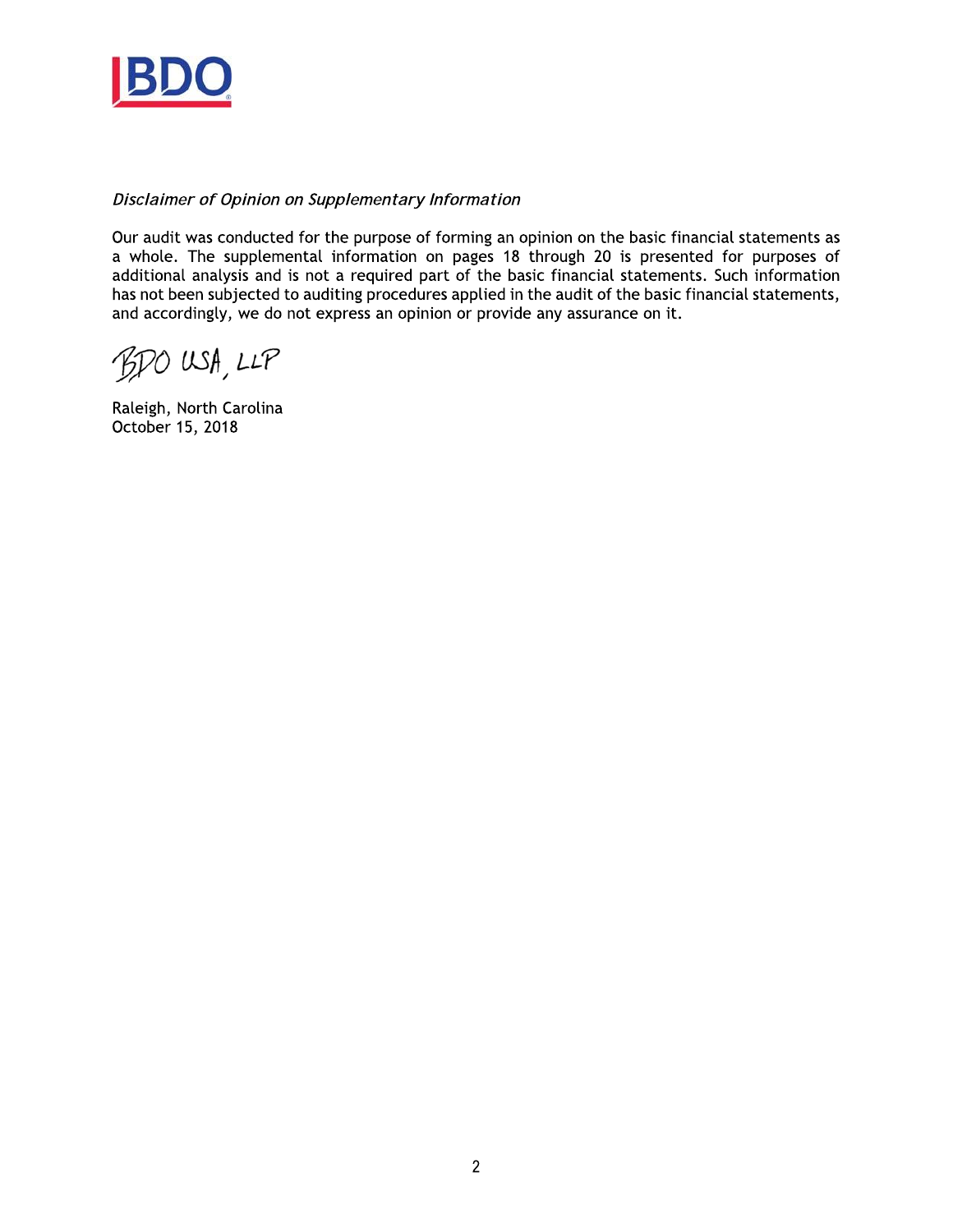### **Statements of Financial Position** June 30, 2018 and 2017

|                                                                           |    | 2018        |                          | 2017        |
|---------------------------------------------------------------------------|----|-------------|--------------------------|-------------|
| <b>Assets</b>                                                             |    |             |                          |             |
| Cash and cash equivalents (Note 1)                                        | \$ | 23,464,447  | \$                       | 18,087,344  |
| Intermediate investments (Note 1)                                         |    | 9,044,218   |                          | 9,256,683   |
| Long-term investments (Notes 1 and 3)                                     |    | 86,272,619  |                          | 77,637,269  |
| Pledges receivable, net (Notes 1 and 6)                                   |    | 24,354,815  |                          | 9,448,191   |
| Externally managed irrevocable trust (Note 5)                             |    | 110,100     |                          | 110,100     |
| Receivable from University-associated entities (Note 1)                   |    |             |                          | 143,422     |
| Donated property and land (Note 1)                                        |    | 125,000     |                          |             |
| Other assets (Note 1)                                                     |    | 57,036      |                          | 89,330      |
| <b>Total Assets</b>                                                       | S  | 143,428,235 | $\overline{\mathcal{S}}$ | 114,772,339 |
| <b>Liabilities and Net Assets</b>                                         |    |             |                          |             |
| <b>Liabilities</b>                                                        |    |             |                          |             |
| Accounts payable (Note 1)                                                 | \$ | 106,675     | S                        | 101,494     |
| Life income funds payable (Note 5)                                        |    | 1,537,670   |                          | 1,569,689   |
| Life income funds payable - externally managed irrevocable trust (Note 5) |    | 62,320      |                          | 64,181      |
| <b>Total Liabilities</b>                                                  | \$ | 1,706,665   | \$                       | 1,735,364   |
| <b>Net Assets</b>                                                         |    |             |                          |             |
| Unrestricted:                                                             |    |             |                          |             |
| Undesignated                                                              |    | 1,069,280   |                          | 981,408     |
| Undesignated - underwater endowments (Note 2)                             |    | (270)       |                          | (432)       |
| Board-designated - endowments (Note 2)                                    |    | 2,942,804   |                          | 2,478,760   |
| Temporarily restricted (Note 8)                                           |    | 85,740,364  |                          | 60,353,436  |
| Permanently restricted (Note 9)                                           |    | 51,969,392  |                          | 49,223,803  |
| <b>Total Net Assets</b>                                                   |    | 141,721,570 |                          | 113,036,975 |
| <b>Total Liabilities and Net Assets</b>                                   |    | 143,428,235 | \$                       | 114,772,339 |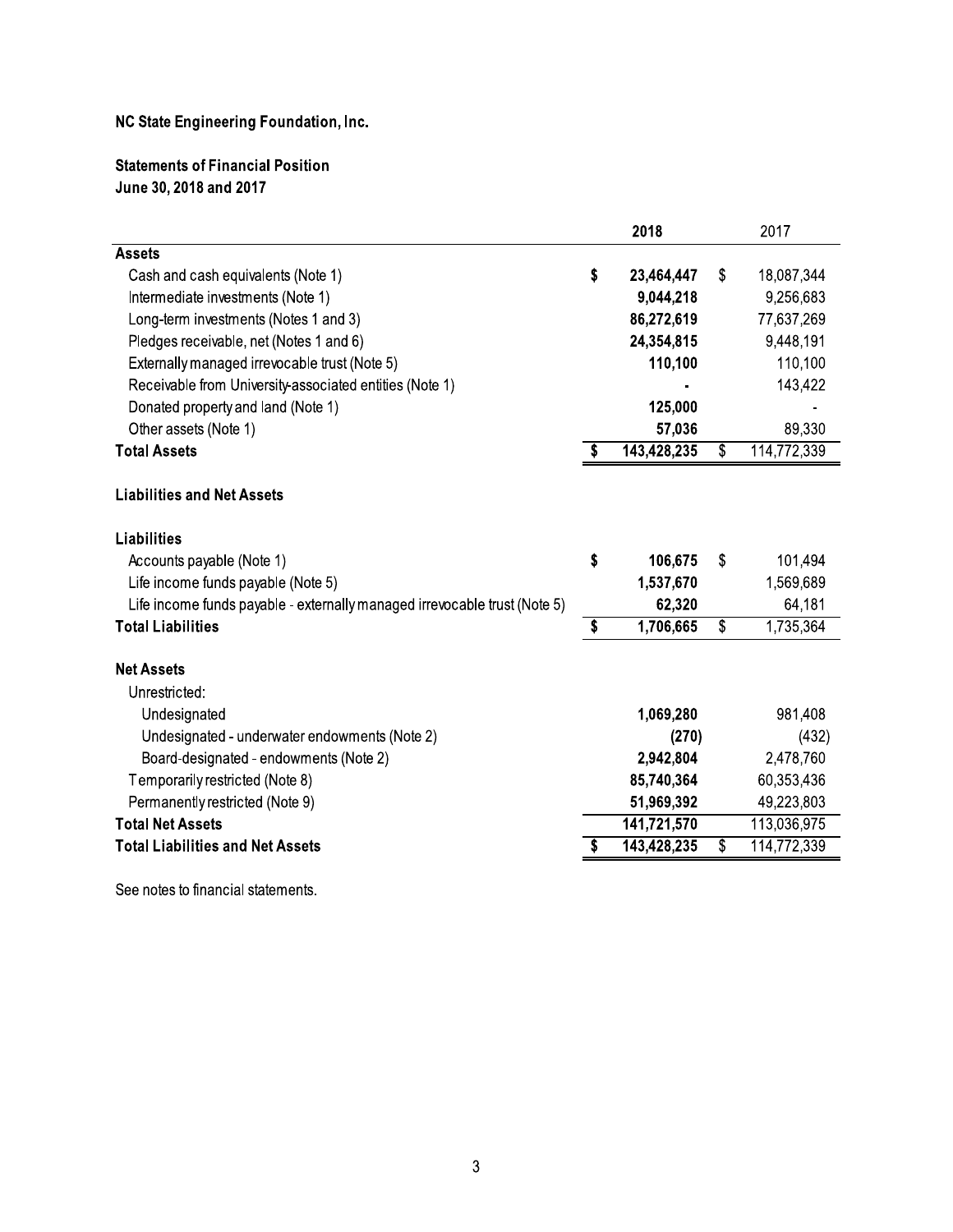### Statement of Activities

|                                                     | <b>Unrestricted</b> | Temporarily<br><b>Restricted</b> | Permanently<br><b>Restricted</b> | Total        |
|-----------------------------------------------------|---------------------|----------------------------------|----------------------------------|--------------|
| Revenues, Gains, and Other Income                   |                     |                                  |                                  |              |
| Contributions (Note 1)                              | \$<br>1,900,340     | 9,055,065                        | S<br>3,162,445                   | \$14,117,850 |
| Change in pledges receivable, net                   |                     | 15,411,328                       | (504, 704)                       | 14,906,624   |
| Donated services, salaries, and facilities (Note 7) | 790,000             |                                  |                                  | 790,000      |
| Donated property and land                           |                     | 125,000                          |                                  | 125,000      |
| Net asset reclassification -                        |                     |                                  |                                  |              |
| underwater endowments (Note 2)                      | 162                 | (162)                            |                                  |              |
| Net investment income                               | 434,793             | 8,030,671                        | 91,532                           | 8,556,996    |
| Interest and dividends                              | 334,298             | 199,362                          | 33,671                           | 567,331      |
| Change in value of split interest agreements        |                     |                                  | (142, 348)                       | (142, 348)   |
| Other income                                        |                     | 377,485                          |                                  | 377,485      |
| Net assets released from restrictions (Note 10)     | 7,894,237           | (7,894,237)                      |                                  |              |
| <b>Total Revenues, Gains, and Other Income</b>      | 11,353,830          | 25,304,512                       | 2,640,596                        | 39,298,938   |
| <b>Grants to Support the University</b><br>Program: |                     |                                  |                                  |              |
| Scholarships and fellowships                        | 3,018,487           |                                  |                                  | 3,018,487    |
| Faculty support and professorships                  | 1,185,053           |                                  |                                  | 1,185,053    |
| Departmental support                                | 1,735,183           |                                  |                                  | 1,735,183    |
| Facility support                                    | 997,614             |                                  |                                  | 997,614      |
| Other current services                              | 1,575,103           |                                  |                                  | 1,575,103    |
| <b>Total Program Support</b>                        | 8,511,440           | $\blacksquare$                   | $\blacksquare$                   | 8,511,440    |
| Administrative                                      | 182,000             | $\blacksquare$                   |                                  | 182,000      |
| Fundraising                                         | 1,922,738           | $\blacksquare$                   |                                  | 1,922,738    |
| <b>Total Other Support</b>                          | 2,104,738           | $\blacksquare$                   | $\blacksquare$                   | 2,104,738    |
| <b>Total Support</b>                                | 10,616,178          | ٠                                | $\blacksquare$                   | 10,616,178   |
| <b>Excess of Revenues, Gains, and</b>               |                     |                                  |                                  |              |
| <b>Other Income Over Total Support</b>              | 737,652             | 25,304,512                       | 2,640,596                        | 28,682,760   |
| <b>Net Transfers</b>                                |                     |                                  |                                  |              |
| From other University-associated entities           |                     | 1,835                            |                                  | 1,835        |
| Among funds (Note 11)                               | (185, 574)          | 80,581                           | 104,993                          |              |
| <b>Total Net Transfers</b>                          | (185, 574)          | 82,416                           | 104,993                          | 1,835        |
| <b>Change in Net Assets</b>                         | 552,078             | 25,386,928                       | 2,745,589                        | 28,684,595   |
| <b>Net Assets</b>                                   |                     |                                  |                                  |              |
|                                                     |                     |                                  |                                  |              |
| Beginning of year                                   | 3,459,736           | 60,353,436                       | 49,223,803                       | 113,036,975  |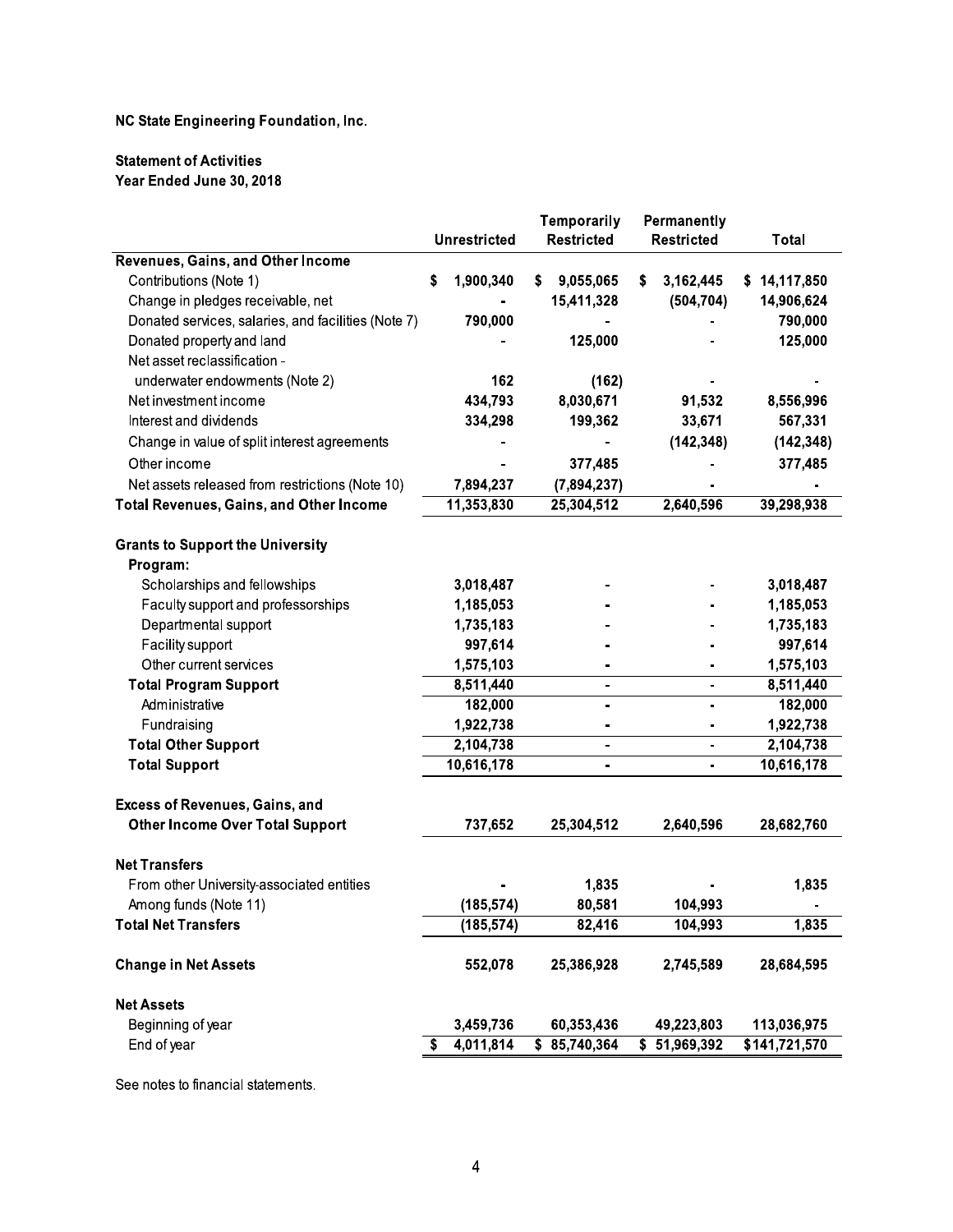### **Statement of Activities**

Year Ended June 30, 2017

|                                                     |                 | Temporarily<br>Permanently   |                              |                  |  |
|-----------------------------------------------------|-----------------|------------------------------|------------------------------|------------------|--|
|                                                     | Unrestricted    | Restricted                   | Restricted                   | Total            |  |
| Revenues, Gains, and Other Income                   |                 |                              |                              |                  |  |
| Contributions (Note 1)                              | \$<br>874,786   | \$12,420,883                 | 2,871,960<br>\$              | 16,167,629<br>S. |  |
| Change in pledges receivable, net                   |                 | (3,979,342)                  | (27, 209)                    | (4,006,551)      |  |
| Donated services, salaries, and facilities (Note 7) | 789,000         |                              |                              | 789,000          |  |
| Donated property and land                           |                 |                              | 95,000                       | 95,000           |  |
| Net asset reclassification -                        |                 |                              |                              |                  |  |
| underwater endowments (Note 2)                      | 77,039          | (77, 039)                    |                              |                  |  |
| Net investment income                               | 482,436         | 7,172,047                    | 286,575                      | 7,941,058        |  |
| Interest and dividends                              | 357,718         | 26,849                       | 50,077                       | 434,644          |  |
| Change in value of split interest agreements        |                 |                              | (190, 971)                   | (190, 971)       |  |
| Disposal of other assets                            |                 |                              | (43, 404)                    | (43, 404)        |  |
| Other income                                        |                 | 253,619                      | 26,541                       | 280,160          |  |
| Net assets released from restrictions (Note 10)     | 7,256,564       | (7, 256, 564)                |                              |                  |  |
| <b>Total Revenues, Gains, and Other Income</b>      | 9,837,543       | 8,560,453                    | 3,068,569                    | 21,466,565       |  |
| <b>Grants to Support the University</b>             |                 |                              |                              |                  |  |
| Program:                                            |                 |                              |                              |                  |  |
| Scholarships and fellowships                        | 3,288,670       |                              |                              | 3,288,670        |  |
| Faculty support and professorships                  | 1,065,642       |                              |                              | 1,065,642        |  |
| Departmental support                                | 1,337,883       |                              |                              | 1,337,883        |  |
| Other current services                              | 1,183,218       |                              |                              | 1,183,218        |  |
| <b>Total Program Support</b>                        | 6,875,413       | $\overline{a}$               | $\blacksquare$               | 6,875,413        |  |
| Administrative                                      | 233,000         | ÷                            | ä,                           | 233,000          |  |
| Fundraising                                         | 1,953,386       |                              | $\overline{\phantom{a}}$     | 1,953,386        |  |
| <b>Total Other Support</b>                          | 2,186,386       | $\qquad \qquad \blacksquare$ | $\blacksquare$               | 2,186,386        |  |
| <b>Total Support</b>                                | 9,061,799       | $\overline{\phantom{0}}$     | $\qquad \qquad \blacksquare$ | 9,061,799        |  |
| <b>Excess of Revenues, Gains, and</b>               |                 |                              |                              |                  |  |
| <b>Other Income Over Total Support</b>              | 775,744         | 8,560,453                    | 3,068,569                    | 12,404,766       |  |
| <b>Net Transfers</b>                                |                 |                              |                              |                  |  |
| From other University-associated entities           |                 | 28,713                       |                              | 28,713           |  |
| Among funds (Note 11)                               | (114, 647)      | (569, 044)                   | 683,691                      |                  |  |
| Total Net Transfers                                 | (114, 647)      | (540, 331)                   | 683,691                      | 28,713           |  |
| <b>Change in Net Assets</b>                         | 661,097         | 8,020,122                    | 3,752,260                    | 12,433,479       |  |
| <b>Net Assets</b>                                   |                 |                              |                              |                  |  |
| Beginning of year                                   | 2,798,639       | 52,333,314                   | 45,471,543                   | 100,603,496      |  |
| End of year                                         | 3,459,736<br>\$ | 60,353,436<br>S.             | \$49,223,803                 | \$113,036,975    |  |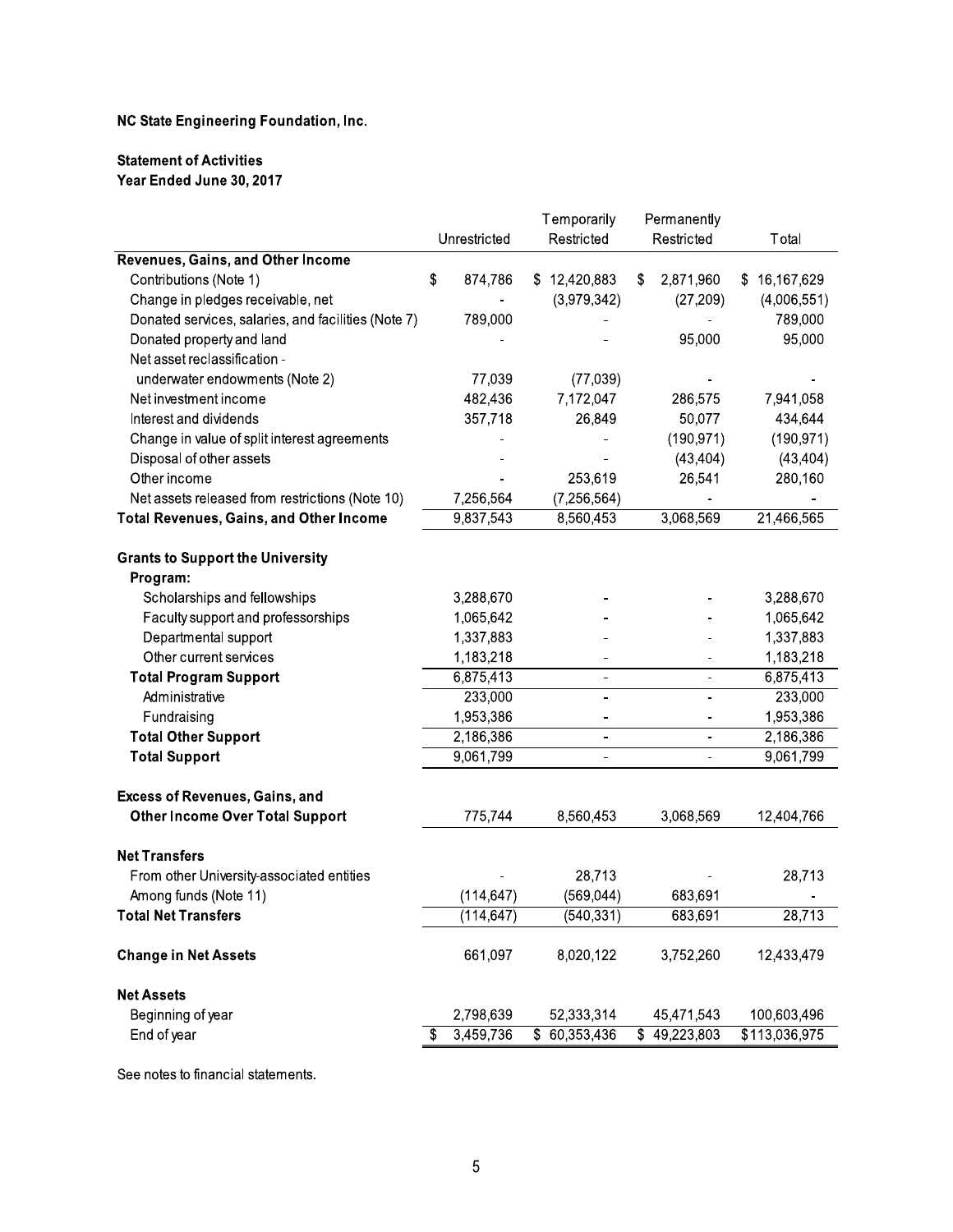### **Statements of Cash Flows** Years Ended June 30, 2018 and 2017

|                                                            |                                      | 2018          |                          | 2017        |
|------------------------------------------------------------|--------------------------------------|---------------|--------------------------|-------------|
| <b>Cash Flows From Operating Activities</b>                |                                      |               |                          |             |
| Change in net assets                                       | \$                                   | 28,684,595    | \$                       | 12,433,479  |
| Adjustments to reconcile change in net assets to net       |                                      |               |                          |             |
| cash provided by operating activities:                     |                                      |               |                          |             |
| Contributions restricted for permanent endowment           |                                      | (3, 162, 445) |                          | (2,871,960) |
| Net investment income                                      |                                      | (8,556,996)   |                          | (7,941,058) |
| Donated property and land                                  |                                      | (125,000)     |                          | (95,000)    |
| Investment income restricted for split interest agreements |                                      | (33, 671)     |                          | (50,077)    |
| Change in value of split interest agreements               |                                      | 142,348       |                          | 190,971     |
| Disposal of other assets                                   |                                      |               |                          | 43,404      |
| (Increase) decrease in:                                    |                                      |               |                          |             |
| Pledges receivable, net                                    |                                      | (14,906,624)  |                          | 4,006,551   |
| Receivable from University-associated entities             |                                      | 143,422       |                          | 25,153      |
| Other assets                                               |                                      | 32,294        |                          | (52, 698)   |
| Increase (decrease) in:                                    |                                      |               |                          |             |
| Accounts payable                                           |                                      | 5,181         |                          | 22,750      |
| Due to others                                              |                                      |               |                          | (577, 233)  |
| <b>Net Cash Provided by Operating Activities</b>           |                                      | 2,223,104     |                          | 5,134,282   |
|                                                            |                                      |               |                          |             |
| <b>Cash Flows From Investing Activities</b>                |                                      |               |                          |             |
| Proceeds from sale of donated property                     |                                      |               |                          | 156,596     |
| Proceeds from sales of investments                         |                                      | 3,765,836     |                          | 4,286,729   |
| Purchases of investments                                   |                                      | (3,631,725)   |                          | (5,985,412) |
| Net Cash Provided by (Used in) Investing Activities        |                                      | 134,111       |                          | (1,542,087) |
| <b>Cash Flows From Financing Activities</b>                |                                      |               |                          |             |
| Contributions restricted for permanent endowment           |                                      | 3,162,445     |                          | 2,871,960   |
| Investment income restricted for split interest agreements |                                      | 33,671        |                          | 50,077      |
| Payments on life income fund obligations                   |                                      | (176, 228)    |                          | (204, 237)  |
| <b>Net Cash Provided by Financing Activities</b>           |                                      | 3,019,888     |                          | 2,717,800   |
|                                                            |                                      |               |                          |             |
| Net Increase in Cash and Cash Equivalents                  |                                      | 5,377,103     |                          | 6,309,995   |
|                                                            |                                      |               |                          |             |
| <b>Cash and Cash Equivalents</b>                           |                                      |               |                          |             |
| Beginning of year                                          |                                      | 18,087,344    |                          | 11,777,349  |
| End of year                                                | \$                                   | 23,464,447    | $\overline{\mathcal{E}}$ | 18,087,344  |
|                                                            |                                      |               |                          |             |
| <b>Supplemental Disclosures of Noncash Activities</b>      |                                      |               |                          |             |
| Donated services, salaries, and facilities                 | \$                                   | 790,000       | \$                       | 789,000     |
| Transfers among funds                                      | $\overline{\boldsymbol{\mathsf{s}}}$ | 185,574       | ₹                        | 683,691     |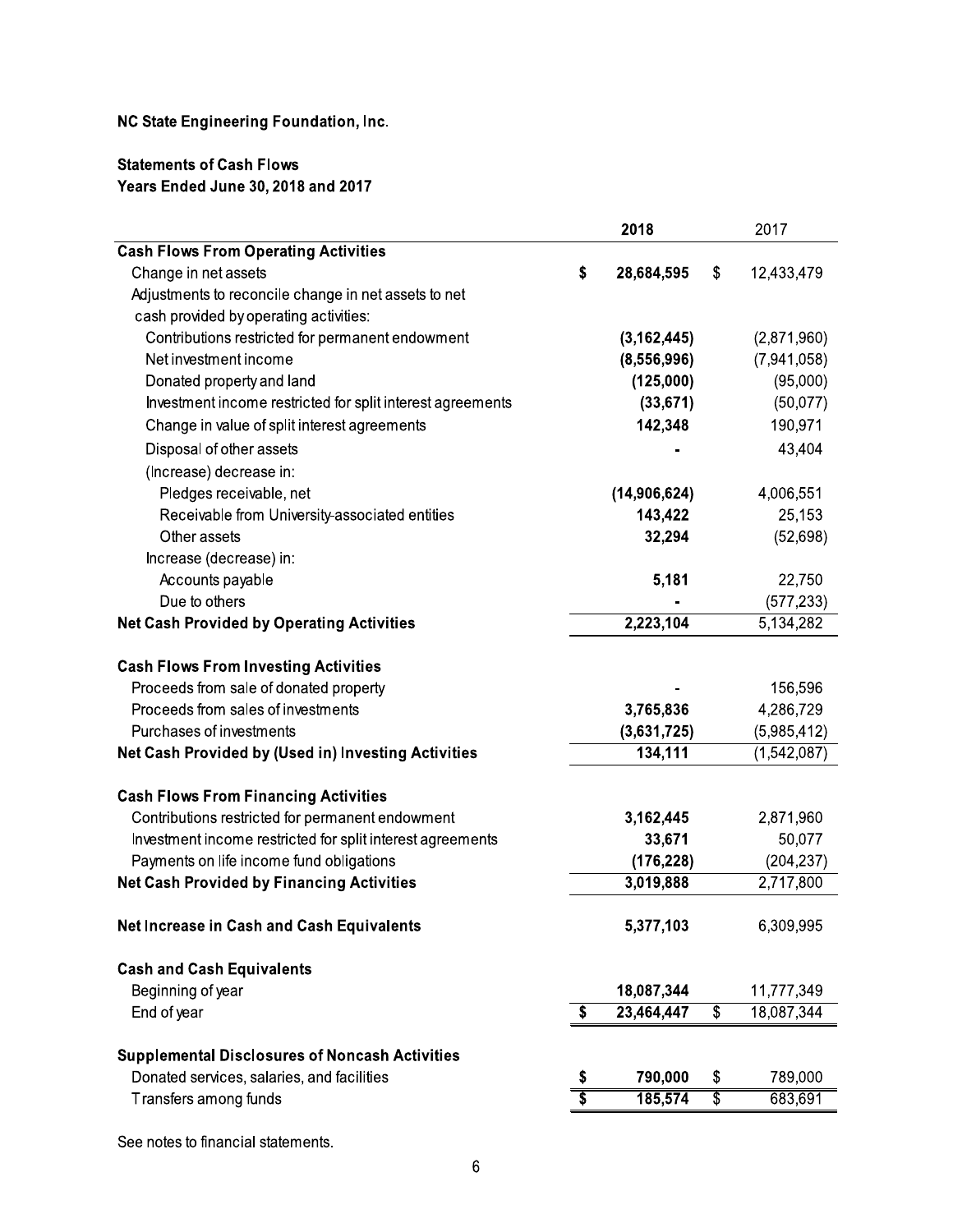$\mathbf{r}$ Notes to the Financial Statements<br>———————————————————— For the Years Ended June 30, 2018 and 2017

### Note 1. Note 1. Nature of Activities and Significant Accounting Policies

Nature of activities: The NC State Engineering Foundation, Inc., (the "Foundation") is one of a group of foundations NC State Engineering Foundation, Inc.<br>
Notes to the Financial Statements<br>
For the Years Ended June 30, 2018 and 2017<br>
Note 1. Nature of Activities: The NC State Engineering Foundation, Inc., (the "Foundation") is one of a Notes to the Financial Statements<br>
For the Years Ended June 30, 2018 and 2017<br>
Note 1. Nature of Activities and Significant Accounting Policies<br>
Nature of a group of foundations<br>
Which provide financial support exclusively "University"). The Foundation, established in 1944, aids and promotes, by financial assistance and otherwise, education, research, and extension at the University's College of Engineering.

!!!!!!!!!!!!!!!!!!!!!!!!!!!!!!!!!!!!!!!!!!!!!!!!!!!!!!!!!!!!!!!!!!!!!!!!!!!!!!!!!!!!!

l. A summary of the Foundation's significant accounting policies follows:

 $\mathbf{r}$ Basis of accounting and presentation: The financial statements of the Foundation are prepared on the accrual basis of accounting in accordance with accounting principles generally accepted in the United States of America. In preparing its financial statements, the Foundation's net assets and revenues, expenses, gains, and losses are classified based on the existence or absence of donor-imposed restrictions. Accordingly, net assets of the Foundation and changes therein are classified and reported as follows: ummary of the Foundation's significant accounting policies follows:<br>
sis of accounting and presentation: The financial statements of the Foundation are prepared<br>
ccounting in accordance with accounting principles generally 0.6 accounting and presentation: The financial statements of the Foundation are prepared on the accrual basis<br>counting in accordance with accounting principles generally accepted in the United States of America. In prepari

Temporarily restricted net assets – Net assets subject to donor-imposed stipulations that may or will be met either by actions of the Foundation and/or by the passage of time.

Permanently restricted net assets – Net assets subject to donor-imposed stipulations that they be maintained permanently by the Foundation. Generally, the donors of these assets permit the Foundation to use all or part of the earnings on related investments for the donor-restricted purpose.

e existence or absence of donor-imposed restrictions. Accordingly, net assets of the Foundation and changes<br>in are classified and reported as follows:<br>Unrestricted net assets -- Net assets subject to donor-imposed stipulat  $\mathbf{r}$ Cash and cash equivalents. For purposes of reporting cash flows, the Foundation considers all highly liquid instruments with an original maturity date of 90 days or less to be cash equivalents. Cash designated or restricted for long-term purposes is included with long-term investments. At times, the Foundation places deposits with a high quality financial institution that may be in excess of federal insurance limits.

 $\mathbb{R}^{\mathbb{Z}}$  $\epsilon$  cash and cash equivalents consisted of accounts with the State Treasurer's Short-Term investment Fund (the "STIF"), and Paragon Bank. The STIF account maintained by the State Treasurer has the general characteristics of a demand deposit account in that participants may deposit and withdraw cash at any time without prior notice or penalty.

Intermediate investments: Intermediate investments consist of taxable municipal bonds, the NC State Investment with an original maturity date of 90 days or less to be cash equivalents. Cash designated or restricted for long-term<br>purposes is included with long-term investments. At times, the Foundation places deposits with a high qu Fund, Inc. Intermediate Term Fund (the "ITF"), and an account with the commonfund Intermediate Term Fund for funds that can be invested for longer periods, but which are available in the event of short-term cash needs. These investments are reported at readily determinable fair values of \$9,044,218 and \$9,256,683 at June 30, 2018 and 2017, respectively. The cost of these investments was  $$9,657,956$  and  $$9,700,326$  as of June 30, 2018 and 2017, respectively.

 $\mathbb{R}^{\mathbb{Z}}$ <u>Long-term investments</u>: "Long-term investments are stated at fair value based on readily determinable fair values, when available. Investments for which readily determinable fair values are not available are carried at estimated fair values as provided by the respective fund managers of the investments. The Foundation, in accordance with investment<br>policies promulgated by its Board of Directors (the "Board"), invests with the NC State Investment Fund, Inc. Lo that can be invested for longer periods, but which are available in the event of short-term cash needs. These investments are reported at readily determinable fair values of \$9,044,218 and \$9,705,38 at June 30, 2018 and 20 Term Investment Pool (the "LTIP"). In addition, the Foundation has planned giving instruments invested with TIAA Kaspick.

 $\mathbf{r}$ Piedges receivable: Unconditional pledges receivable are recognized as revenue and assets in the period received. Conditional pledges are recognized when the conditions on which they depend are substantially met.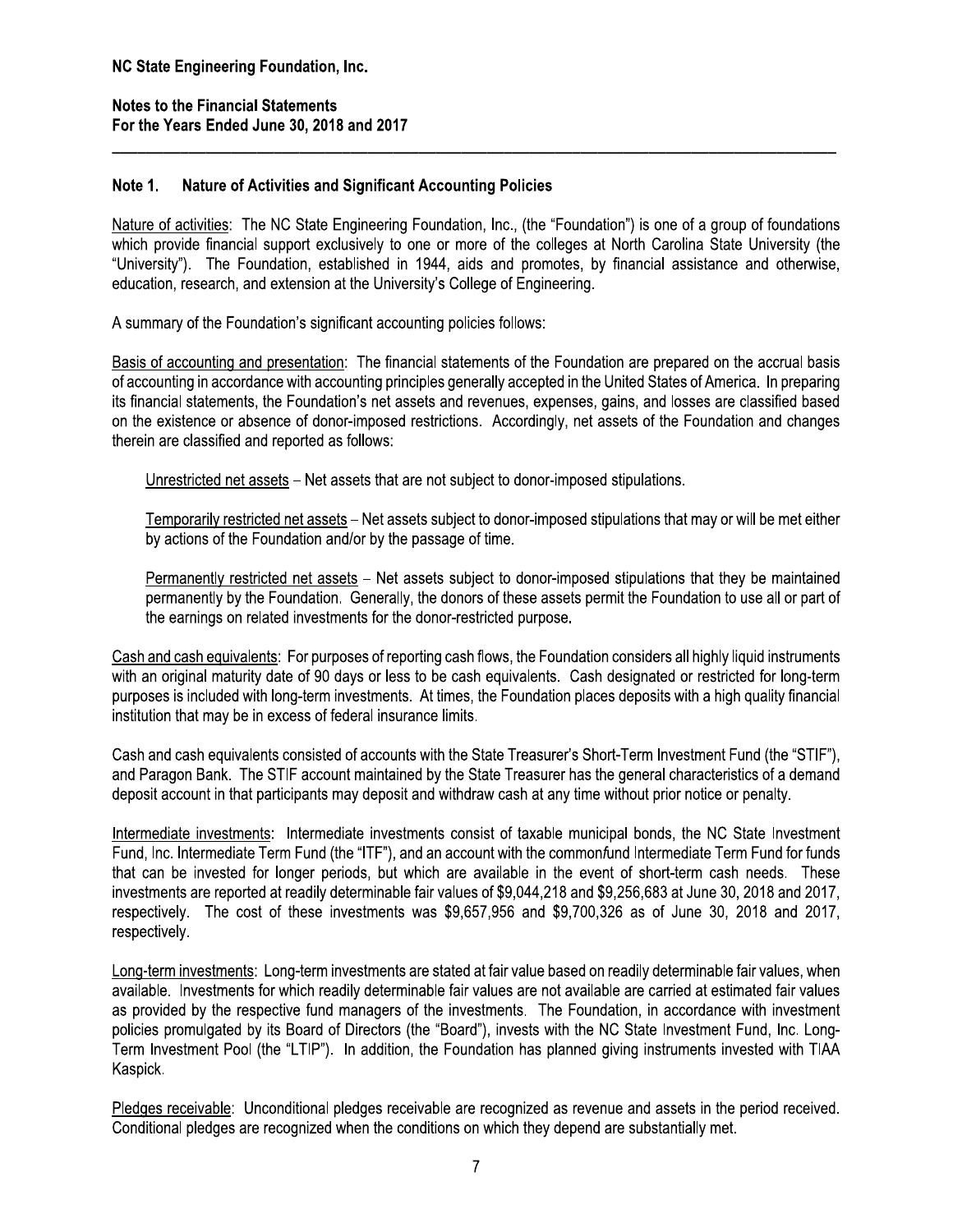**Notes to the Financial Statements** For the Years Ended June 30, 2018 and 2017

#### Note 1. **Nature of Activities and Significant Accounting Policies (continued)**

Receivable from University-associated entities: Receivable from University-associated entities consisted of amounts due to the Foundation from other University-associated entities.

Donated property and land: Donated property and land are stated at cost. Cost for property and land acquired by gift is defined as market value on the date of the gift.

Other assets: Other assets includes a beneficial interest in a life insurance policy contributed to the Foundation and the Foundation is the owner of this policy. This gift is recorded at current cash surrender value net any loans outstanding on the policy. The cash surrender value of the policy was \$44,082 and \$40,600 at June 30, 2018 and 2017, respectively. Other assets also includes accrued interest on municipal bonds, closely held stock, and stock held in an external brokerage account.

Contributions: Restricted contributions are segregated for income and expense reporting purposes; however, the assets are commingled. When a donor or grantor restriction expires because the stipulated time restriction ends or purpose restriction is accomplished, temporarily restricted net assets are reclassified to unrestricted net assets and reported as net assets released from restrictions in the statement of activities.

The University has a gift assessment program that supports Central Development and college-level fundraising efforts. For the year ended June 30, 2018, a one-time fee of 7% was assessed on gifts that support current operations and facilities, with 4% designated for Central Development and 3% designated to the fundraising entity receiving the gift. For the year ended June 30, 2017, a one-time fee of 5% was assessed, with 3% designated for Central Development and 2% designated to the fundraising entity receiving the gift.

Investment income: Investment income is allocated on the basis of average fund balances for unrestricted and temporarily restricted net assets. For endowments, investment income is allocated on the "unit value" method of valuing interest in an investment portfolio and the investment earnings are recorded as unrestricted, temporarily restricted, or permanently restricted, as appropriate. Earnings from investments are net of investment fees of approximately \$373,000 and \$290,000 for the years ended June 30, 2018 and 2017, respectively. Gains and losses on sales of investments are allocated on the unit value method. Investment income on investments owned individually by one fund is directly allocated to the owning fund.

As part of the University's gift assessment program, an annual fee is assessed on the average twenty-quarter market value of assets held in the investment portfolio. For the year ended June 30, 2018, the annual fee was 1.25%, with 0.65% designated for University Advancement and 0.60% designated to college-level fundraising efforts. For the year ended June 30, 2017, the annual fee was 0.50%, with 0.25% designated for University Advancement and 0.25% designated to college-level fundraising efforts. In addition, for the year ended June 30, 2017, an assessment of 0.75% was charged by the Foundation on the average twenty-quarter market value of assets held in the investment portfolio, for the support Foundation fundraising activities.

Accounts payable: Accounts payable includes amounts disbursed by the University on behalf of the Foundation for payment of various normal operating expenses of \$106,675 and \$101,494 as of June 30, 2018 and 2017, respectively.

Estimates: The preparation of financial statements in accordance with generally accepted accounting principles requires management to make estimates and assumptions that affect reported amounts of assets and liabilities and the disclosure of contingent assets and liabilities at the date of the financial statements as well as the reported amounts of revenues and expenses during the reporting period. Actual results could differ from those estimates.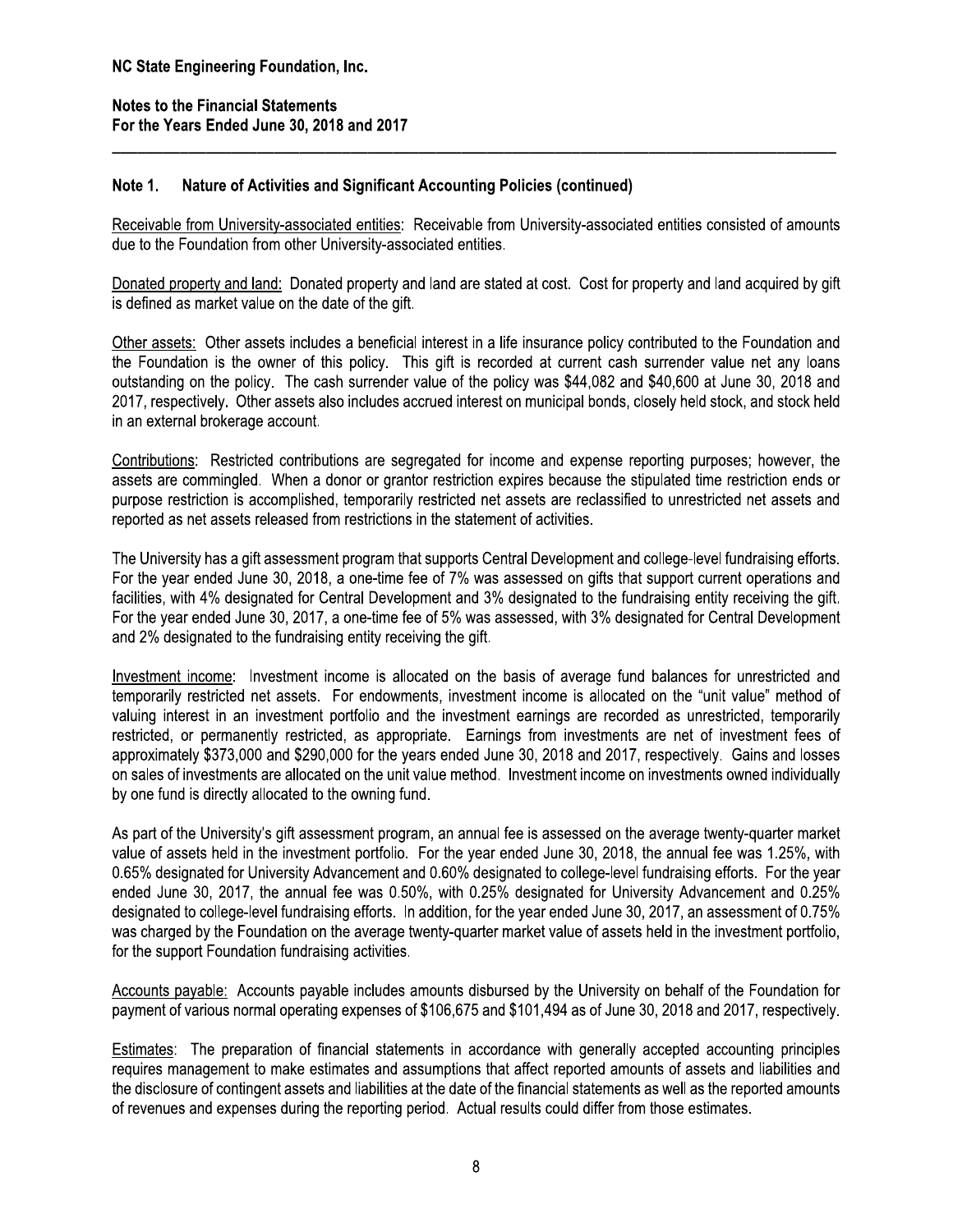**Notes to the Financial Statements** For the Years Ended June 30, 2018 and 2017

#### Note 1. **Nature of Activities and Significant Accounting Policies (continued)**

Income taxes and uncertain tax positions: The Foundation is exempt from income taxes under Section 501(c)(3) of the Internal Revenue Code and is classified as other than a private foundation. The Foundation had no significant unrelated trade or business income for 2018 and 2017. Therefore, no provision for income taxes has been reflected in the accompanying financial statements.

Accounting principles generally accepted in the United States of America require management to evaluate tax positions taken by the organization and recognize a tax liability (or asset) if the organization has taken an uncertain position that more likely than not would be sustained upon examination by the IRS. Management has analyzed the tax positions taken by the Foundation, and has concluded that as of June 30, 2018 and 2017, there are no uncertain positions taken or expected to be taken that would require recognition of a liability (or asset) or disclosure in the financial statements. The Foundation is subject to routine audits by taxing jurisdictions; however, there are currently no audits for any tax periods in progress. Management believes it is no longer subject to income tax examinations for years prior to 2014.

#### Note 2. **Endowment**

The Foundation's endowment consists of approximately 420 individual funds established for a variety of purposes related to the mission of the University. The endowment includes both donor-restricted endowments and funds designated by the Foundation's Board to function as endowments. Net assets associated with endowment funds are classified and reported based on the existence or absence of donor-imposed restrictions. The majority of the Foundation's signed endowment gift agreements with donors have donor-imposed restrictions which stipulate that principal shall not be used to fund spending.

Interpretation of relevant law: The Uniform Prudent Management of Institutional Funds Act ("UPMIFA") was adopted in North Carolina as NC General Statute 36E effective March 17, 2009. UPMIFA defines a prudence standard for management and investment of institutional funds. As a result of the Foundation's interpretation of UPMIFA and the signed endowment agreements with donors, the Foundation classifies as permanently restricted net assets (a) the original value of gifts donated to the permanent endowment, (b) the original value of subsequent gifts to the permanent endowment, and (c) accumulations to the permanent endowment that are required by the applicable donor gift instrument. The remaining portion of the donor-restricted endowment fund that is not classified in permanently restricted net assets is classified as temporarily restricted net assets until those amounts are appropriated for expenditure by the foundation's endowment spending policy.

Funds with deficiencies: From time to time, the fair value of assets associated with individual donor-restricted endowment funds may fall below the original gift value. These deficiencies generally result from either spending of corpus in accordance to the gift agreement or unfavorable market fluctuations which produce unrealized losses to the fund. Deficiencies of this nature are reported in unrestricted net assets and were (\$270) and (\$432) as of June 30, 2018 and 2017, respectively.

Investment return objectives and risk parameters: The Foundation has adopted investment and spending policies for endowment assets that attempt to provide a stable stream of funding to programs supported by its endowment while seeking to maintain the purchasing power of the endowment assets. Endowment assets include those assets of donorrestricted funds that the organization must hold in perpetuity or for donor-specified periods as well as board-designated funds. The endowment assets are invested through the LTIP in a manner that is intended to produce results that exceed a 70% MSCI/ACWI Index/30% Barclays Aggregate Bond Index benchmark over rolling five and ten year periods while assuming a moderate level of investment risk.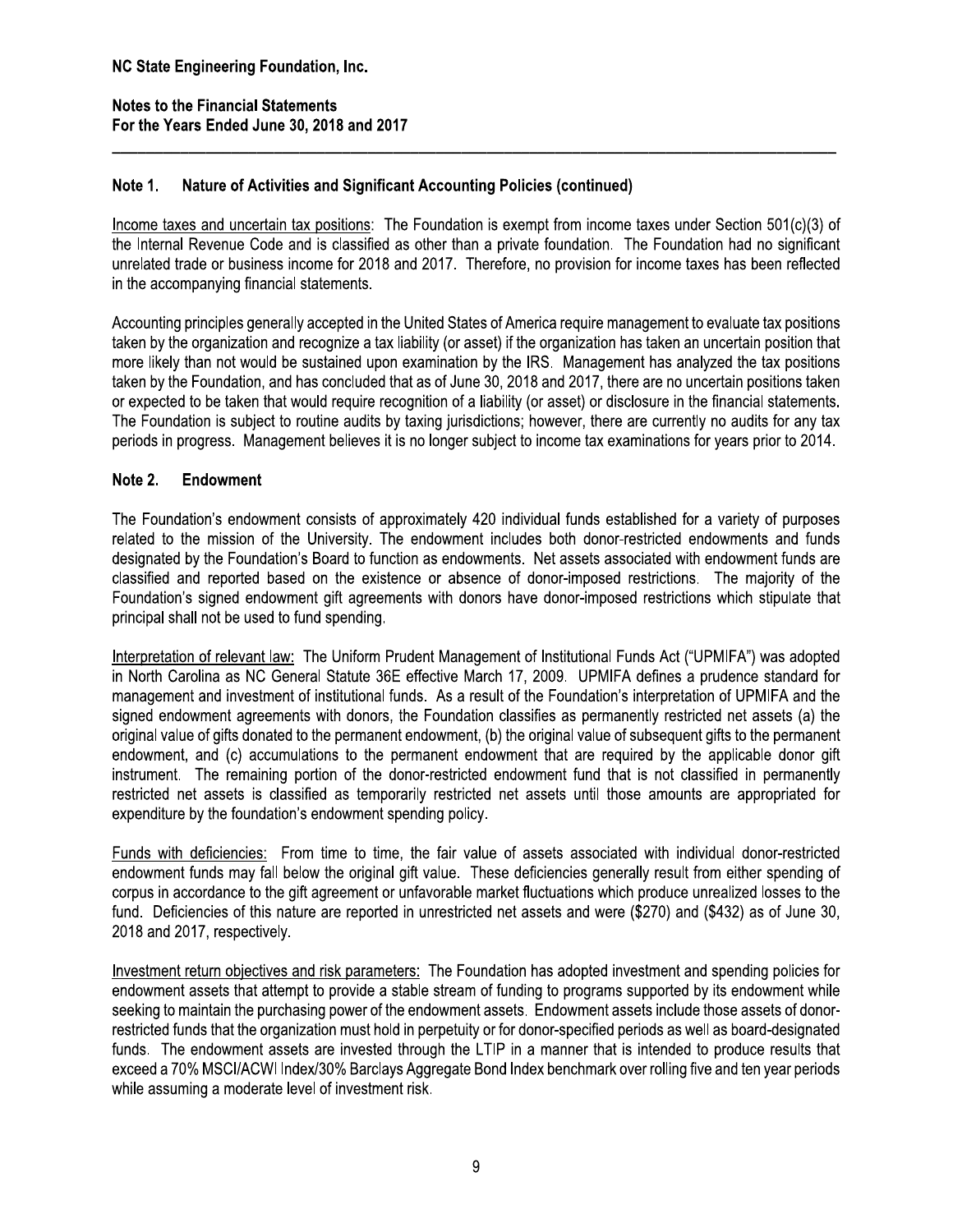### **Notes to the Financial Statements** For the Years Ended June 30, 2018 and 2017

#### Note 2. **Endowment (continued)**

Spending policy: The Foundation has a policy of appropriating for programmatic spending each year 4% of its endowment fund's average market value over the prior twenty quarters through the fiscal year-end preceding the fiscal year in which the spending is planned. This is consistent with the Foundation's objective to maintain the purchasing power of the endowment assets held in perpetuity or for a specified term as well as to provide additional real growth through new gifts and investment return. However, in declining market conditions, many newer endowments are not able to fund spending at the 4% level. Unless the gift instrument specifies otherwise, up to 15% of the corpus of an endowment may be expended if reserves are not sufficient to fund the programmatic spending amount, subject to the quidelines provided by UPMIFA. However, if the gift instrument does not allow spending of corpus, the Foundation does not initiate or renew spending for the individual endowments affected by declining market conditions until their market value has been recovered and exceeds their original gift value. In establishing the spending policy, the Foundation considered the long-term expected return on its endowment. Spending budgets were calculated at \$2,043,235 and \$2,533,370 for fiscal years 2018 and 2019, respectively.

Strategies employed for achieving investment objectives: For the long term, the primary investment objective for the LTIP is to earn a total return (net of investment and custodial fees), within prudent levels of risk, which is sufficient to maintain in real terms the purchasing power of the LTIP and to meet the spending needs of the University. To meet this investment objective, the LTIP invests in various asset classes to offer diversification. The purpose of diversification is to provide reasonable assurance that no single security or class of securities will have a disproportionate impact on the performance of the total fund.

The LTIP is diversified both by asset class (e.g. common stocks and fixed income securities) and within asset classes (e.g., within common stocks by economic sector, geographic area, industry, quality, and size). In addition, the LTIP seeks to diversify exposure to all asset classes through the use of multiple managers that use a variety of investment approaches.

The following represents changes in endowment net assets for the fiscal year ended June 30, 2018:

|                                                    |    |              | Temporarily |                   |   | Permanently       |   |             |
|----------------------------------------------------|----|--------------|-------------|-------------------|---|-------------------|---|-------------|
|                                                    |    | Unrestricted |             | <b>Restricted</b> |   | <b>Restricted</b> |   | Total       |
| Endowment net assets, beginning of year            | Y. | 2,686,229    | S           | 25,199,234        | S | 49,223,803        | S | 77,109,266  |
| Net asset reclassification - underwater endowments |    | 162          |             | (162)             |   |                   |   |             |
| Endowment net assets after reclassification        |    | 2,686,391    |             | 25,199,072        |   | 49,223,803        |   | 77,109,266  |
| Total investment return                            |    | 777,579      |             | 7,948,487         |   | 125,203           |   | 8,851,269   |
| Contributions, including change in accrued pledges |    |              |             |                   |   |                   |   |             |
| and other income                                   |    |              |             | 5,112             |   | 2,657,741         |   | 2,662,853   |
| Appropriations of endowment assets for expenditure |    | (256,090)    |             | (3,056,150)       |   |                   |   | (3,312,240) |
| Change in value of split interest agreements       |    |              |             |                   |   | (142, 348)        |   | (142, 348)  |
| Other changes:                                     |    |              |             |                   |   |                   |   |             |
| <b>Transfers</b>                                   |    | ٠            |             |                   |   | 104,993           |   | 104,993     |
| Endowment net assets, end of year                  |    | 3,207,880    |             | 30,096,521        |   | 51,969,392        |   | 85,273,793  |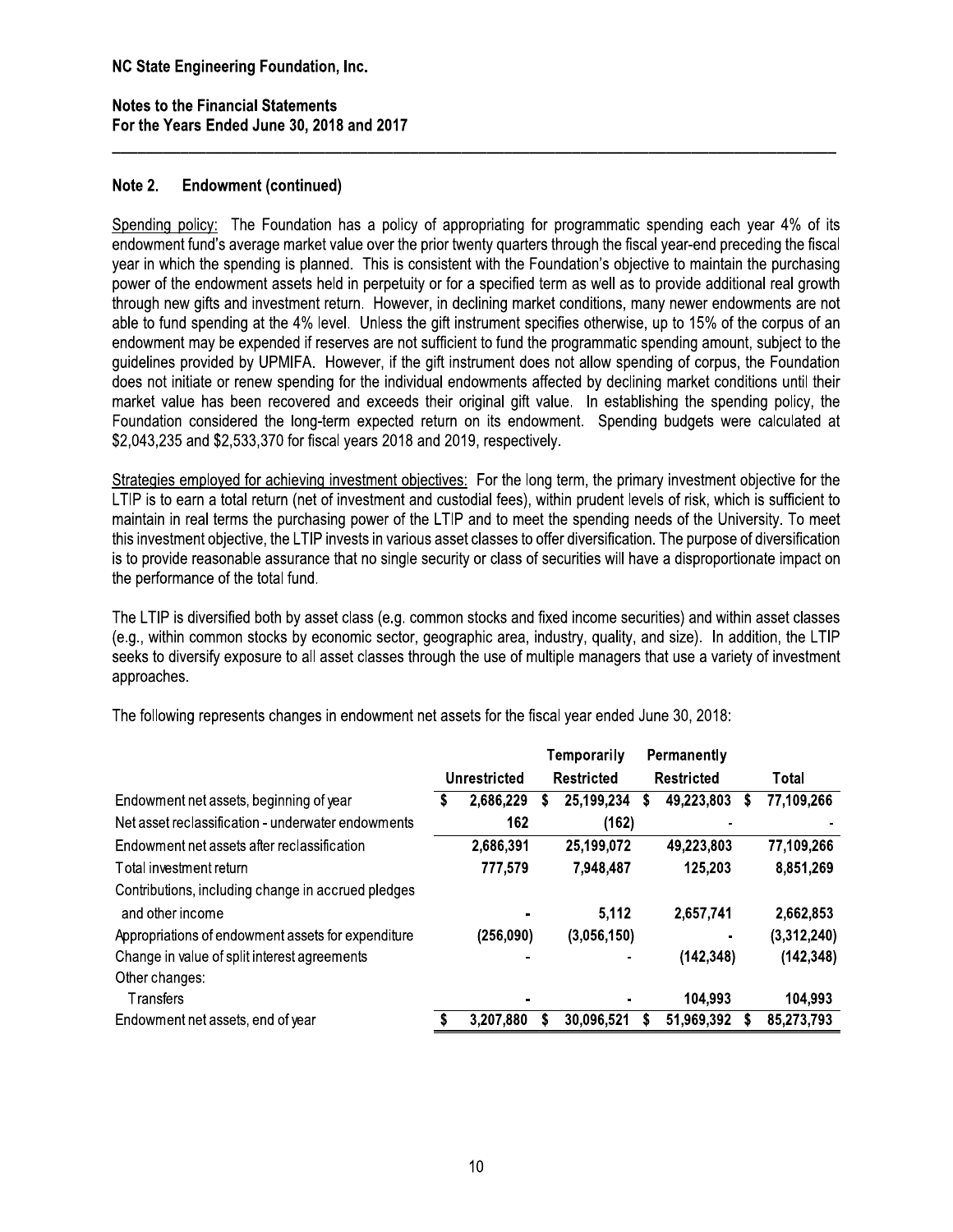### **Notes to the Financial Statements** For the Years Ended June 30, 2018 and 2017

#### Note 2. **Endowment (continued)**

The following represents endowment net asset composition by type of fund, as of June 30, 2018:

|                                      |              |   | Temporarily       |     | Permanently       |      |            |
|--------------------------------------|--------------|---|-------------------|-----|-------------------|------|------------|
|                                      | Unrestricted |   | <b>Restricted</b> |     | <b>Restricted</b> |      | Total      |
| Undesignated - underwater endowments | $(270)$ \$   |   |                   | - S |                   | - \$ | (270)      |
| Board-designated endowment funds     | 2,942,804    |   | ٠                 |     |                   |      | 2,942,804  |
| Donor-designated endowment funds     | 265,346      |   | 30.096.521        |     | 51,969,392        |      | 82,331,259 |
| Total funds                          | 3,207,880    | S | 30,096,521        | S   | 51,969,392        | -S   | 85,273,793 |

The following represents changes in endowment net assets for the fiscal year ended June 30, 2017:

|                                                    | Temporarily |              | Permanently      |   |            |   |             |
|----------------------------------------------------|-------------|--------------|------------------|---|------------|---|-------------|
|                                                    |             | Unrestricted | Restricted       |   | Restricted |   | Total       |
| Endowment net assets, beginning of year            | \$          | 2,088,009    | 20,882,809       | S | 45,471,543 | S | 68,442,361  |
| Net asset reclassification - underwater endowments |             | 77,039       | (77,039)         |   |            |   |             |
| Endowment net assets after reclassification        |             | 2,165,048    | 20,805,770       |   | 45,471,543 |   | 68,442,361  |
| Total investment return                            |             | 740,091      | 7,039,175        |   | 293,248    |   | 8,072,514   |
| Contributions, including change in accrued pledges |             |              |                  |   |            |   |             |
| and other income                                   |             |              | 12,440           |   | 2,966,292  |   | 2,978,732   |
| Appropriations of endowment assets for expenditure |             | (218,910)    | (2,484,430)      |   |            |   | (2,703,340) |
| Change in value of split interest agreements       |             |              |                  |   | (190, 971) |   | (190,971)   |
| Other changes:                                     |             |              |                  |   |            |   |             |
| <b>Transfers</b>                                   |             |              | (173, 721)       |   | 683,691    |   | 509,970     |
| Endowment net assets, end of year                  |             | 2,686,229    | \$<br>25,199,234 |   | 49,223,803 |   | 77,109,266  |

The following represents endowment net asset composition by type of fund, as of June 30, 2017:

|                                      |   |              | Temporarily      |      | Permanently |     |            |
|--------------------------------------|---|--------------|------------------|------|-------------|-----|------------|
|                                      |   | Unrestricted | Restricted       |      | Restricted  |     | Total      |
| Undesignated - underwater endowments | S | $(432)$ \$   |                  | - \$ | - \$        |     | (432)      |
| Board-designated endowment funds     |   | 2,478,760    | $\blacksquare$   |      |             |     | 2,478,760  |
| Donor-designated endowment funds     |   | 207,901      | 25,199,234       |      | 49,223,803  |     | 74,630,938 |
| Total funds                          | S | 2.686.229    | \$<br>25,199,234 | -S   | 49,223,803  | \$. | 77.109.266 |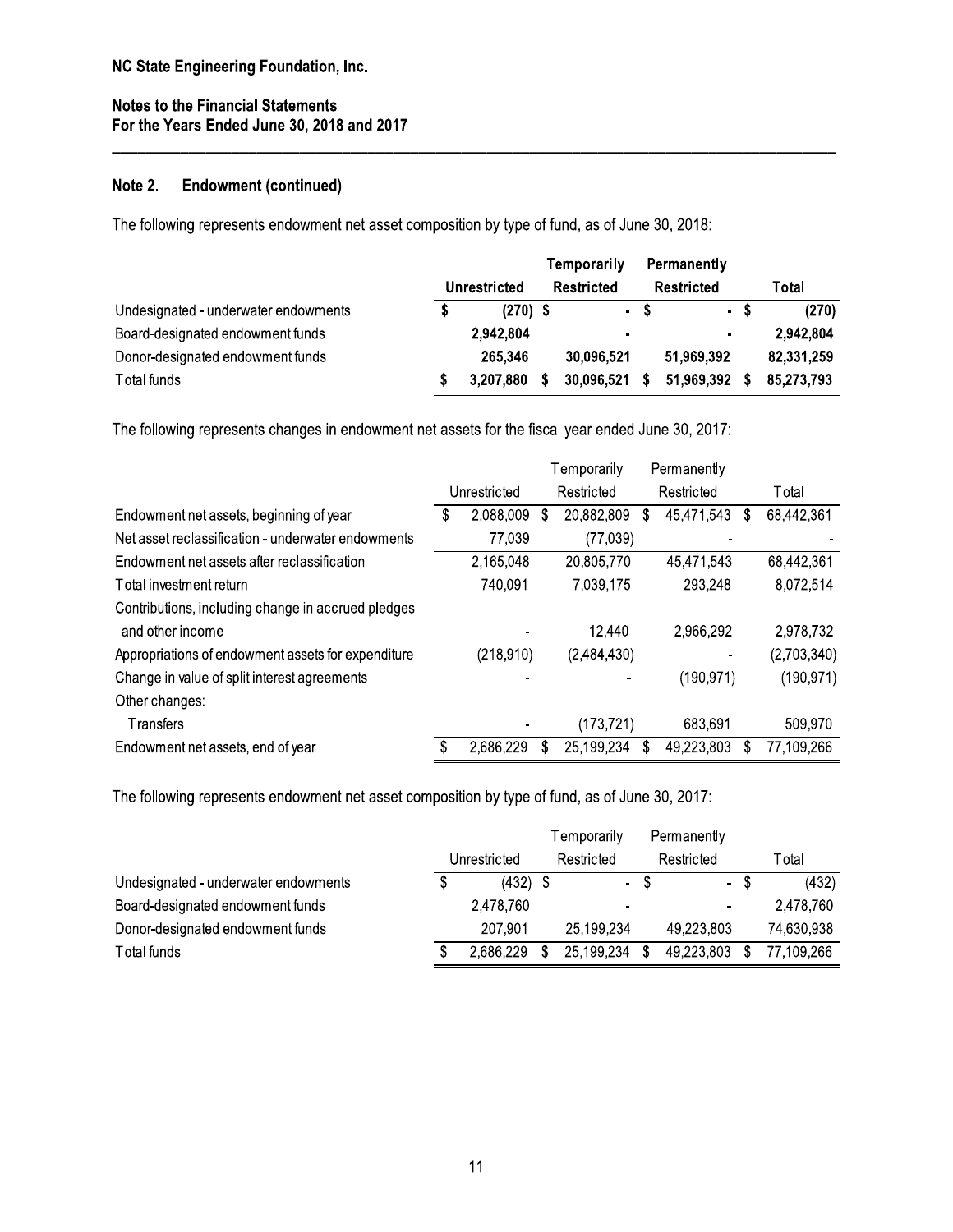### **Notes to the Financial Statements** For the Years Ended June 30, 2018 and 2017

#### Note 3. **Long-Term Investments**

The Foundation invests in various investment securities. Investment securities are exposed to various risks such as interest rate, market, and credit risks. Due to the level of risk associated with certain investment securities, it is at least reasonably possible that changes in the values of investment securities will occur in the near term and that such change could materially affect the amounts reported in the statements of financial position.

Long-term investments consisted of the following at June 30:

|                                          |            | 2018 |               |      | 2017       |  |               |
|------------------------------------------|------------|------|---------------|------|------------|--|---------------|
|                                          | Cost       |      | Fair<br>Value | Cost |            |  | Fair<br>Value |
| <b>STIF</b>                              | 1.448      |      | 1.448         | S    | 793,650    |  | 793,650       |
| NC State Investment Fund, Inc. Long-Term |            |      |               |      |            |  |               |
| Investment Pool (LTIP)                   | 49,044,872 |      | 83,505,452    |      | 47,624,990 |  | 74,072,152    |
| Life Income Funds                        | 2,602,050  |      | 2,765,719     |      | 2,650,621  |  | 2,771,467     |
|                                          | 51,648,370 |      | 86,272,619    |      | 51.069.261 |  | 77,637,269    |

As of June 30, 2018, approximately 87.4% of the LTIP was invested with the UNC Management Company, 9.2% in the LPP, 1.8% in other managers in private equity funds, and 1.6% in the STIF. The LTIP's net assets were valued at approximately \$1,008,370,000 and \$870,450,000 at June 30, 2018 and 2017, respectively. The Foundation's investment in LTIP represents approximately 8.3% and 8.5% of the member's equity of the LTIP at June 30, 2018 and 2017, respectively.

The Foundation's investments in Life Income Funds consist of a diversified portfolio of bond and equity mutual funds.

#### Note 4. **Fair Value Measurement**

The Fair Value Measurements and Disclosures Topic of the Financial Accounting Standards Board Accounting Standards Codification ("ASC") 820, provides a framework for measuring fair value under generally accepted accounting principles. ASC 820 defines fair value as the exchange price that would be received for an asset or paid to transfer a liability (an exit price) in the principal or most advantageous market for the asset or liability in an orderly transaction between market participants on the measurement date. ASC 820 requires that valuation techniques maximize the use of observable inputs and minimize the use of unobservable inputs. ASC 820 also establishes a fair value hierarchy, which prioritizes the valuation inputs into three broad levels.

The fair value hierarchy of inputs is summarized in the three broad levels listed below:

Level 1 – Valuations based on quoted prices in active markets for identical investments

Level 2 – Valuations based on quoted prices in inactive markets or for which all significant inputs are observable (including quoted prices for similar investments, interest rates, credit risks, etc.)

Level 3 – Valuations based on significant unobservable inputs (including the fund's own assumptions in determining the fair value of investments)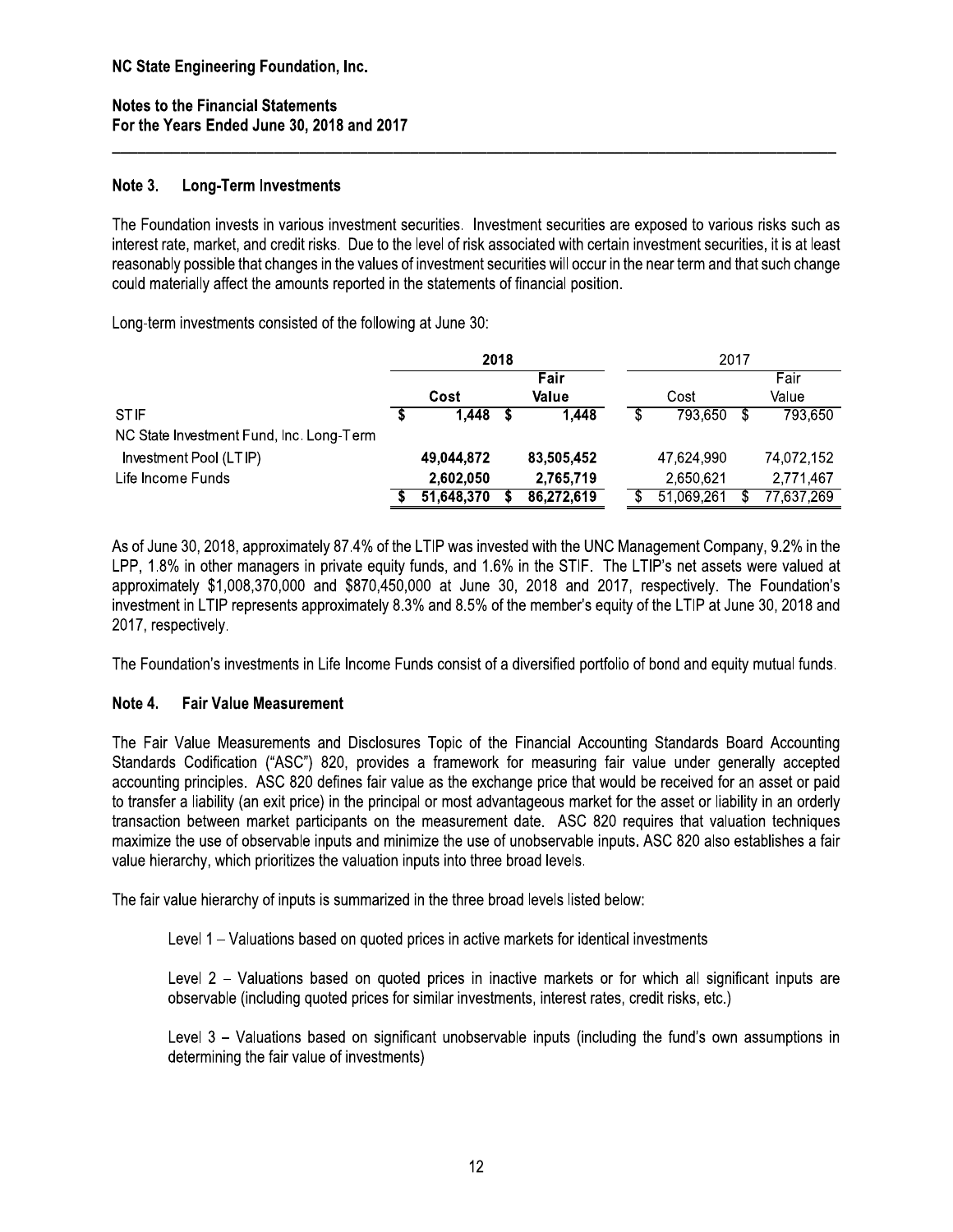### **Notes to the Financial Statements** For the Years Ended June 30, 2018 and 2017

#### **Fair Value Measurement (continued)** Note 4.

The Foundation's assets itemized below are measured at fair value on a recurring basis as of June 30:

|                                                | 2018 |         |   |                |   |                |   |                         |  |
|------------------------------------------------|------|---------|---|----------------|---|----------------|---|-------------------------|--|
|                                                |      | Level 1 |   | Level 2        |   | Level 3        |   | <b>Total Fair Value</b> |  |
| <b>STIF</b>                                    |      | 1,448   | S | $\blacksquare$ | S | $\blacksquare$ | S | 1,448                   |  |
| <b>Municipal Bonds</b>                         |      |         |   | 1,938,361      |   | ۰              |   | 1,938,361               |  |
| commonfund Intermediate Term Fund              |      |         |   | 2,919,000      |   | $\blacksquare$ |   | 2,919,000               |  |
| NC State Investment Fund, Inc. Intermediate    |      |         |   |                |   |                |   |                         |  |
| Term Fund (ITF)                                |      |         |   | 4,186,857      |   |                |   | 4,186,857               |  |
| NC State Investment Fund, Inc. Long-Term       |      |         |   |                |   |                |   |                         |  |
| Investment Pool (LTIP)                         |      |         |   |                |   | 83,505,452     |   | 83,505,452              |  |
| Life Income Funds                              |      |         |   | 2,765,719      |   |                |   | 2,765,719               |  |
| Beneficial Interest in Life Insurance Policies |      |         |   |                |   | 44,082         |   | 44,082                  |  |
|                                                |      | 1.448   |   | 11,809,937     |   | 83,549,534     |   | 95,360,919              |  |

|                                                | 2017 |         |   |            |   |                |   |                         |  |  |
|------------------------------------------------|------|---------|---|------------|---|----------------|---|-------------------------|--|--|
|                                                |      | Level 1 |   | Level 2    |   | Level 3        |   | <b>Total Fair Value</b> |  |  |
| <b>STIF</b>                                    |      | 793,650 | S | ۰.         | S | $\blacksquare$ | S | 793,650                 |  |  |
| <b>Municipal Bonds</b>                         |      |         |   | 2,004,051  |   |                |   | 2,004,051               |  |  |
| commonfund Intermediate Term Fund              |      |         |   | 2,967,638  |   |                |   | 2,967,638               |  |  |
| NC State Investment Fund, Inc. Intermediate    |      |         |   |            |   |                |   |                         |  |  |
| Term Fund (ITF)                                |      |         |   | 4,284,994  |   |                |   | 4,284,994               |  |  |
| NC State Investment Fund, Inc. Long-Term       |      |         |   |            |   |                |   |                         |  |  |
| Investment Pool (LTIP)                         |      |         |   |            |   | 74,072,152     |   | 74,072,152              |  |  |
| Life Income Funds                              |      |         |   | 2,771,467  |   |                |   | 2,771,467               |  |  |
| Beneficial Interest in Life Insurance Policies |      |         |   |            |   | 40,600         |   | 40,600                  |  |  |
|                                                |      | 793,650 | S | 12.028.150 |   | 74,112,752     |   | 86,934,552              |  |  |

The following is a reconciliation of the assets measured at fair value on a recurring basis in which significant unobservable inputs (Level 3) were used in determining value for the years ended June 30:

|                         | 2018                                       |             |                                                 |                 | 2017                                |             |    |                                                 |  |  |
|-------------------------|--------------------------------------------|-------------|-------------------------------------------------|-----------------|-------------------------------------|-------------|----|-------------------------------------------------|--|--|
|                         | <b>NC State</b><br><b>Investment Fund,</b> |             | <b>Beneficial Interest</b><br>in Life Insurance |                 | <b>NC State</b><br>Investment Fund, |             |    | <b>Beneficial Interest</b><br>in Life Insurance |  |  |
|                         |                                            |             |                                                 |                 |                                     |             |    |                                                 |  |  |
|                         |                                            | Inc. LTIP   |                                                 | <b>Policies</b> | $Inc.$ LT IP                        |             |    | <b>Policies</b>                                 |  |  |
| Beginning balance       |                                            | 74,072,152  | -S                                              | 40,600          | \$                                  | 64,946,286  | \$ | 28,731                                          |  |  |
| Participant additions   |                                            | 4,065,000   |                                                 |                 |                                     | 3,990,000   |    |                                                 |  |  |
| Investment income       |                                            | 37,167      |                                                 |                 |                                     | 36,020      |    |                                                 |  |  |
| Realized gains          |                                            | 992,885     |                                                 |                 |                                     | 933,443     |    |                                                 |  |  |
| Unrealized appreciation |                                            | 8,013,418   |                                                 | 3,482           |                                     | 7,142,485   |    | 11,869                                          |  |  |
| Participant withdrawals |                                            | (3,311,180) |                                                 |                 |                                     | (2,703,340) |    |                                                 |  |  |
| Expenses                |                                            | (363,990)   |                                                 |                 |                                     | (272,742)   |    |                                                 |  |  |
| Ending balance          | \$                                         | 83,505,452  | \$                                              | 44,082          | \$                                  | 74,072,152  | \$ | 40,600                                          |  |  |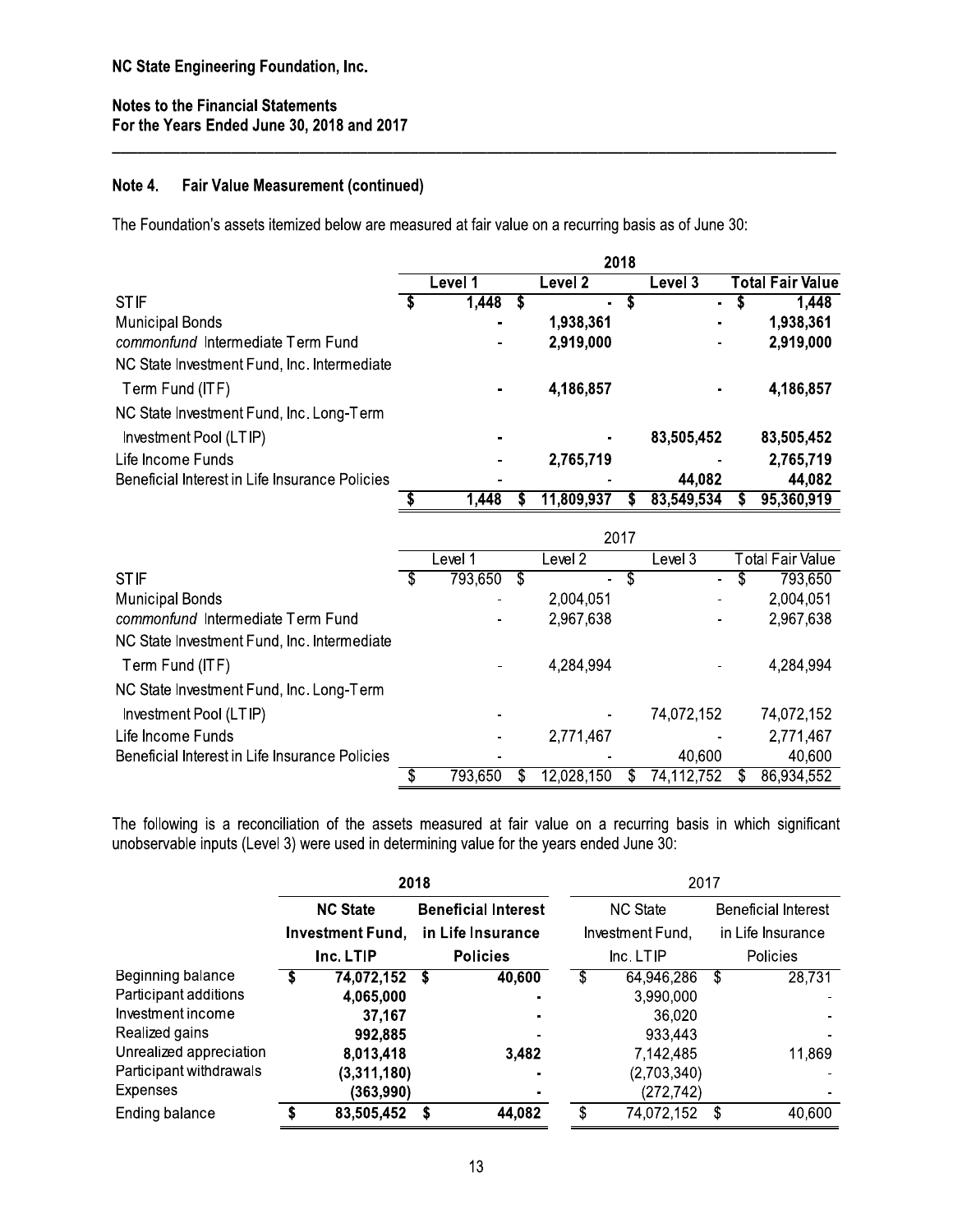**Notes to the Financial Statements** For the Years Ended June 30, 2018 and 2017

#### Note 4. **Fair Value Measurement (continued)**

Following is a description of the valuation methodologies used for assets measured at fair value:

STIF – This investment has the general characteristics of a demand deposit account in that participants may deposit and withdraw cash at any time without prior notice or penalty.

Municipal Bonds – Valued by the custodian using a computerized pricing service or, for less actively traded issues, using a yield-based matrix system.

commonfund Intermediate Term Fund – Valued using the net asset value ("NAV") per share of the fund provided by the fund manager. The Foundation considers this the best estimate of fair value for investments that do not have a quoted market price.

NC State Investment Fund, Inc. Intermediate Term Fund ("ITF") – This investment is a combination of publicly traded mutual funds valued at quoted market prices.

The NC State Investment Fund, Inc. Long-Term Investment Pool ("LTIP") - The LTIP's investment in UNCMC is valued using the net asset value per share of the fund provided by the fund manager. The LTIP's private equity investments are initially valued based on transaction price with subsequent valuation adjustments based on trading multiples of comparable public companies adjusted for differences in factors such as liquidity. The LTIP's investment in LPP is valued at the closing price of the exchange-traded fund's shares. The LTIP also has an investment in the STIF, valued as described above.

Life Income Funds – These investments are a combination of exchange-traded equity and fixed income securities valued at quoted market prices.

#### Note 5. **Life Income Funds**

The financial statements include assets and liabilities of charitable gift annuities and unitrust agreements for which the Foundation is the trustee. The grantors and/or beneficiaries retain future income interests in these assets until their death. These life income funds are recorded at fair value at the date of gift. Life income funds at June 30, 2018 and 2017 have asset balances of \$2,765,719 and \$2,771,467, respectively.

The liabilities for distributions to the grantors and/or beneficiaries are computed using Internal Revenue Code annuity valuation tables, the distribution terms of the agreement, and the life expectancy of the beneficiaries. Liabilities were \$1,537,670 and \$1,569,689 at June 30, 2018 and June 30, 2017, respectively. Payments from these funds were \$176,228 and \$204,237 during the years ended June 30, 2018 and 2017, respectively. An unrestricted reserve account was established in the Foundation's Charitable Gift Annuity ("CGA") pool to receive 10% from all new CGAs established to offset the liabilities for any annuities that reach exhaustion. The goal is to build the unrestricted reserve fund to equal 10% of the total value of the Foundation's CGA pool. As of June 30, 2018 and 2017, the CGA reserve balance was \$14,359 and \$11,894, respectively.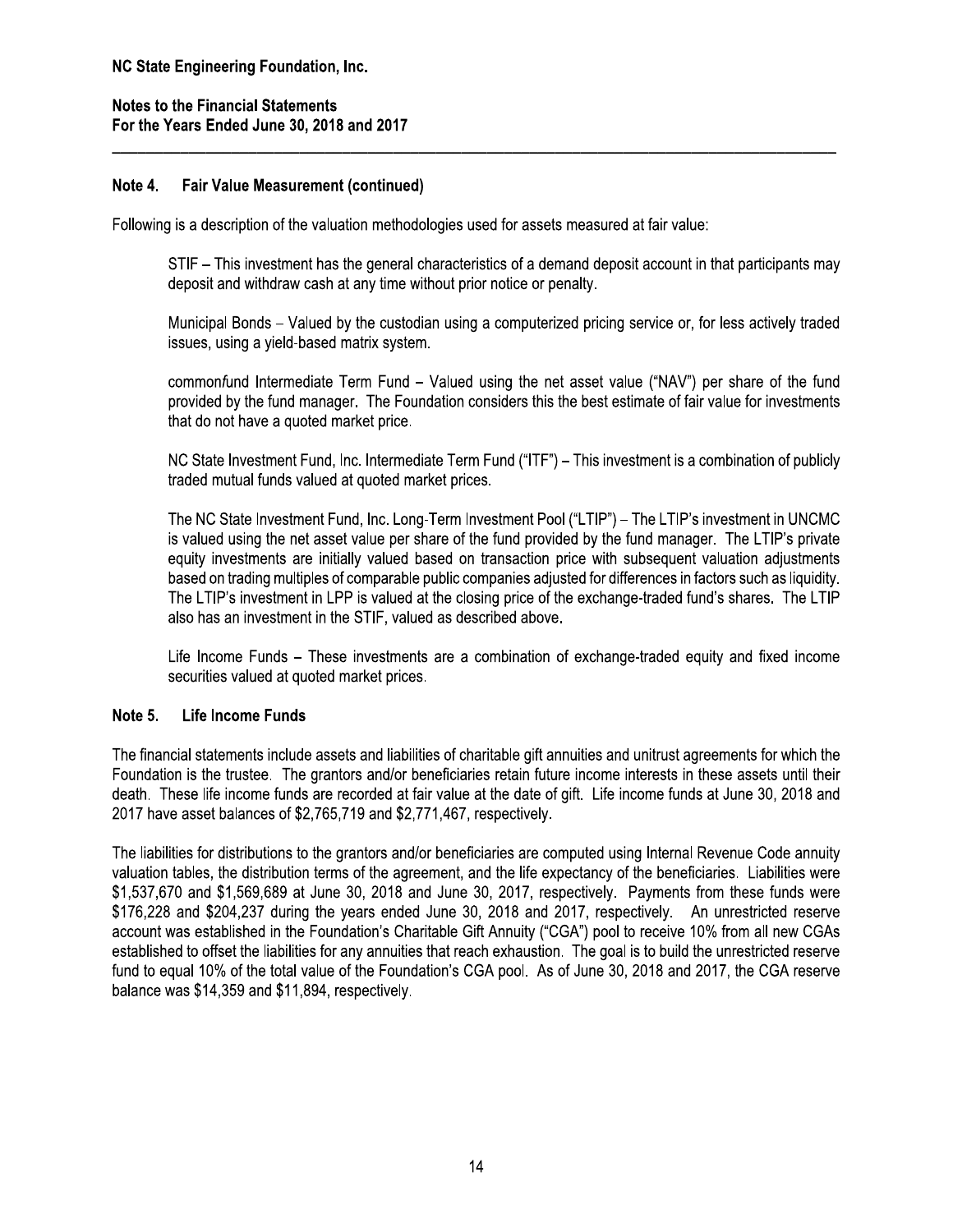### **Notes to the Financial Statements** For the Years Ended June 30, 2018 and 2017

#### Note 5. Life Income Funds (continued)

In addition to the above life income funds, the Foundation was named the recipient of an externally managed irrevocable trust in 2016 which represents irrevocable life income funds with a market value totaling \$110,100 and life income funds payable of \$62,320 and \$64,181 as of June 30, 2018 and 2017, respectively. The Foundation is not serving as trustee for these funds. These life income funds have been reflected in the accompanying consolidated financial statements at their fair value. Estimated future distributions to the beneficiaries have been reflected in the accompanying consolidated financial statements and were computed using Internal Revenue Code annuity valuation tables, the distribution terms of the agreements, and the life expectancy of the beneficiaries.

#### Note 6. **Pledges Receivable**

Pledges receivable consisted of the following at June 30:

|                                                              | 2018        | 2017       |
|--------------------------------------------------------------|-------------|------------|
| Receivable in less than one year                             | 16,273,555  | 2,683,758  |
| Receivable in one to five years                              | 8,416,089   | 6,038,036  |
| Receivable in greater than five years                        | 2,542,898   | 1,792,500  |
| Total pledges receivable, gross                              | 27,232,542  | 10,514,294 |
| Less allowance for uncollectible pledges                     | (1,362,000) | (526,000)  |
| Less unamortized discount (discount rates of 2.33% to 2.91%) | (1,515,727) | (540, 103) |
| Pledges receivable, net                                      | 24,354,815  | 9,448,191  |

An allowance for doubtful accounts has been established and is updated annually to reflect 5% of the Foundation's outstanding pledge balance. Active past due pledges receivable are reviewed twice yearly by the Advancement Services office in order to determine if it is appropriate to write off such pledges.

Two donors represented approximately \$16.4 million and \$3.2 million of the total undiscounted pledges receivable at June 30, 2018 and 2017, respectively.

#### Note 7. **Donated Services, Salaries, and Facilities**

Donated services in the amount of \$103,000 and \$158,000 for the years ended June 30, 2018 and 2017, respectively, have been reflected in the accompanying financial statements for services provided by the University Treasurer's Division. In addition, donated salaries and facilities provided by the University for college development personnel in the amount of \$687,000 and \$631,000 for the years ended June 30, 2018 and 2017, respectively, have been reflected in the accompanying financial statements.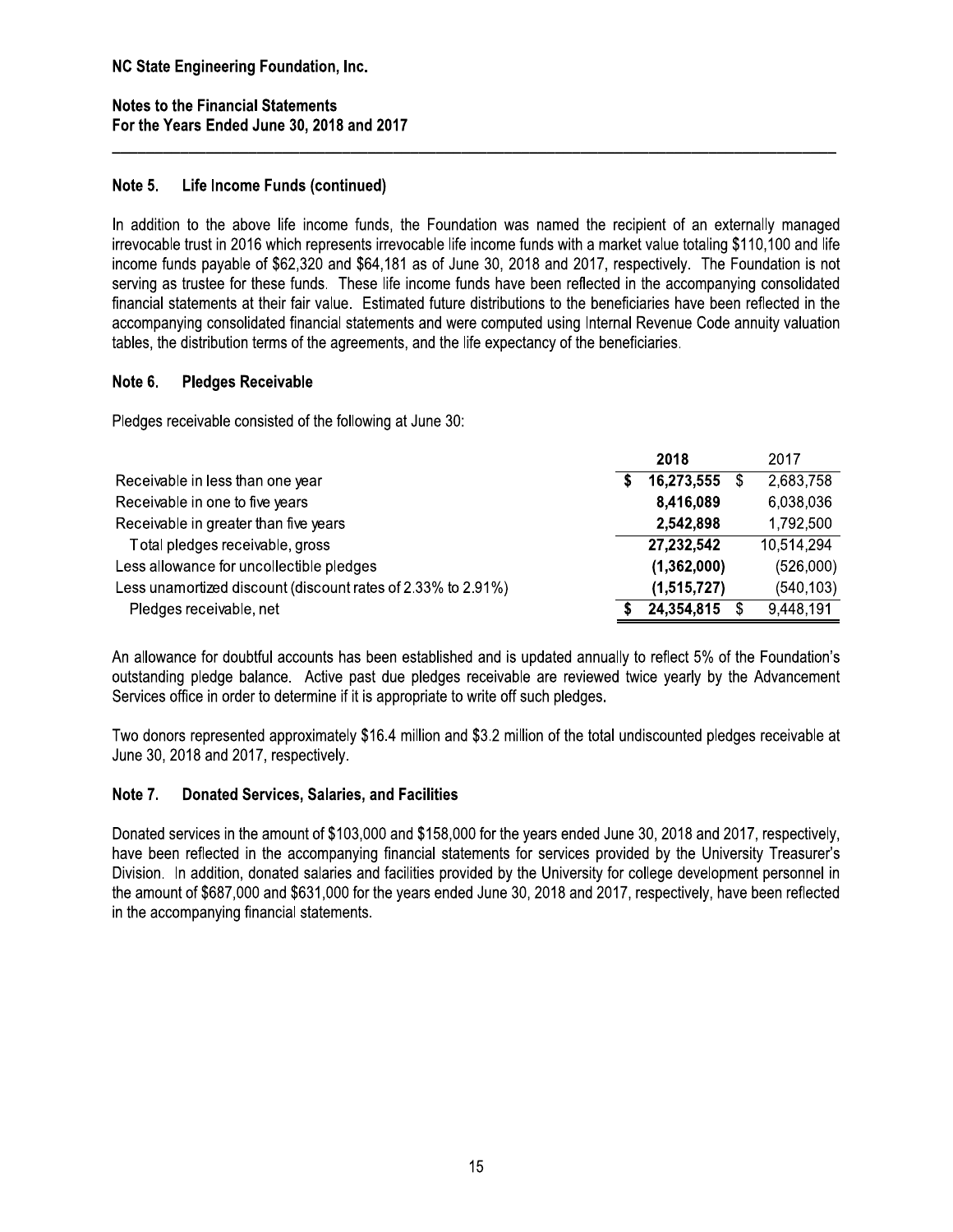**Notes to the Financial Statements** For the Years Ended June 30, 2018 and 2017

#### Note 8. **Temporarily Restricted Net Assets**

Temporarily restricted net assets are available for the following purposes at June 30:

|                                    | 2018       | 2017       |
|------------------------------------|------------|------------|
| Scholarships and fellowships       | 2,465,384  | 2,112,151  |
| Faculty support and professorships | 1,104,047  | 779,338    |
| Research support                   | 4,367,834  | 4,817,322  |
| Pledges receivable, net            | 23,863,751 | 8,452,423  |
| Fitts-Woolard Hall Project Fund    | 17,937,363 | 13,608,723 |
| Endowment cumulative balance       | 30,096,521 | 25,199,234 |
| Other                              | 5,905,464  | 5,384,245  |
|                                    | 85.740.364 | 60.353.436 |

Temporarily restricted net asset grouping "Other" includes amounts designated for general college support and funds with multiple purposes.

#### Note 9. **Permanently Restricted Net Assets**

Permanently restricted net assets are restricted as follows at June 30:

|                                                                       |   | 2018           |   | 2017           |
|-----------------------------------------------------------------------|---|----------------|---|----------------|
| Scholarships and fellowships                                          | S | 49,161,530     | S | 43,989,163     |
| Faculty support and professorships                                    |   | 7,725,531      |   | 6,564,864      |
| Research support                                                      |   | 435,852        |   | 405,323        |
| Pledges receivable, net                                               |   | 491,064        |   | 995,768        |
| NC State Engineering Foundation Academic Enhancement Fund             |   | 5,221,530      |   | 4,836,206      |
| Amounts reported as unrestricted or temporarily restricted net assets |   | (33, 304, 401) |   | (27, 885, 463) |
| Other                                                                 |   | 22,238,286     |   | 20,317,942     |
|                                                                       |   | 51,969,392     |   | 49,223,803     |

Permanently restricted net asset grouping "Other" includes amounts designated for general college support, research, and funds with multiple purposes.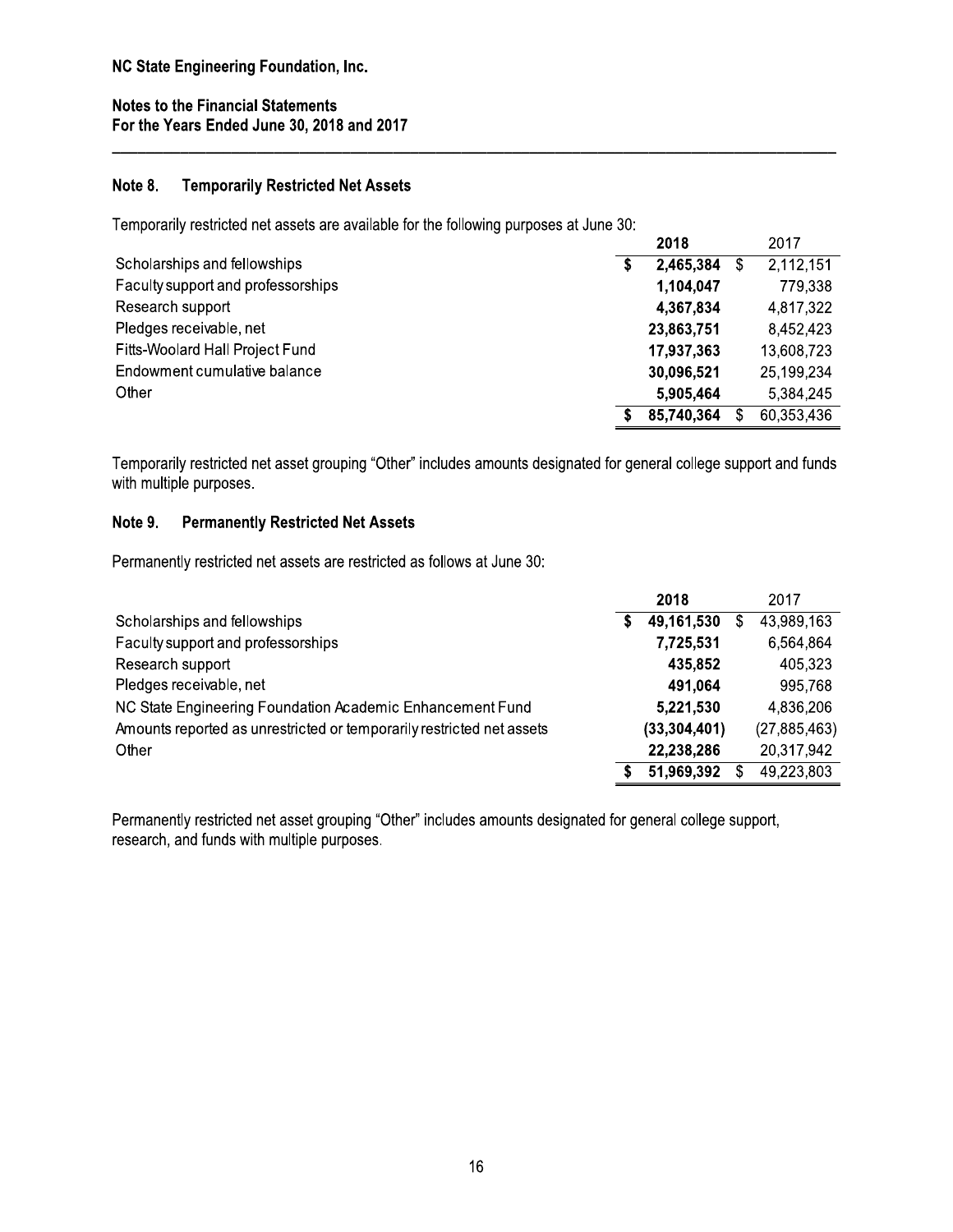### $\mathbf{r}$ NOte 10. Net Assets Released From Donor Restrictions

| <b>Net Assets Released From Donor Restrictions</b><br><b>Note 10.</b>                                                                                                                                                           |   |           |     |           |
|---------------------------------------------------------------------------------------------------------------------------------------------------------------------------------------------------------------------------------|---|-----------|-----|-----------|
|                                                                                                                                                                                                                                 |   |           |     |           |
| Net assets were released from donor restrictions as restrictions were met via the passage of time or by incurring<br>expenses satisfying the restricted purposes specified by donors as follows during the years ended June 30: |   |           |     |           |
|                                                                                                                                                                                                                                 |   | 2018      |     | 2017      |
| Scholarships and fellowships                                                                                                                                                                                                    | S | 2,573,431 | -\$ | 2,839,941 |
| Faculty support and professorships                                                                                                                                                                                              |   | 1,185,053 |     | 1,065,642 |
| Departmental support                                                                                                                                                                                                            |   | 1,707,977 |     | 1,274,937 |
| Facility support                                                                                                                                                                                                                |   | 67,614    |     |           |
| Administrative and fundraising                                                                                                                                                                                                  |   | 785,059   |     | 892,826   |
| Other                                                                                                                                                                                                                           |   | 1,575,103 |     | 1,183,218 |
|                                                                                                                                                                                                                                 |   | 7,894,237 | -S  | 7,256,564 |

### i. note 11. i ransfers Among Funds To Permanently Restricted

 $\mathbf{r}$ The Foundation's policy requires a minimum gift amount to establish an endowment. Contributions received toward setting up an endowment which are less than the minimum amount are initially recorded as temporarily restricted net assets, as it is understood by the donor that if the endowment minimum is not reached, the corpus can be used for the intended purpose. When the endowment reaches the minimum endowment level, due to additional contributions, the endowment is transferred to permanently restricted net assets. For the years ended June 30, 2018 and 2017, net endowment transfers among funds were \$104,993 and \$683,691, respectively.

### $\mathbb{R}^2$ note\_12.\_Subsequent Events

 $\mathbf{r}$ The Foundation has evaluated subsequent events through October 15, 2018 the date which the financial statements were available to be issued, and there were none to report.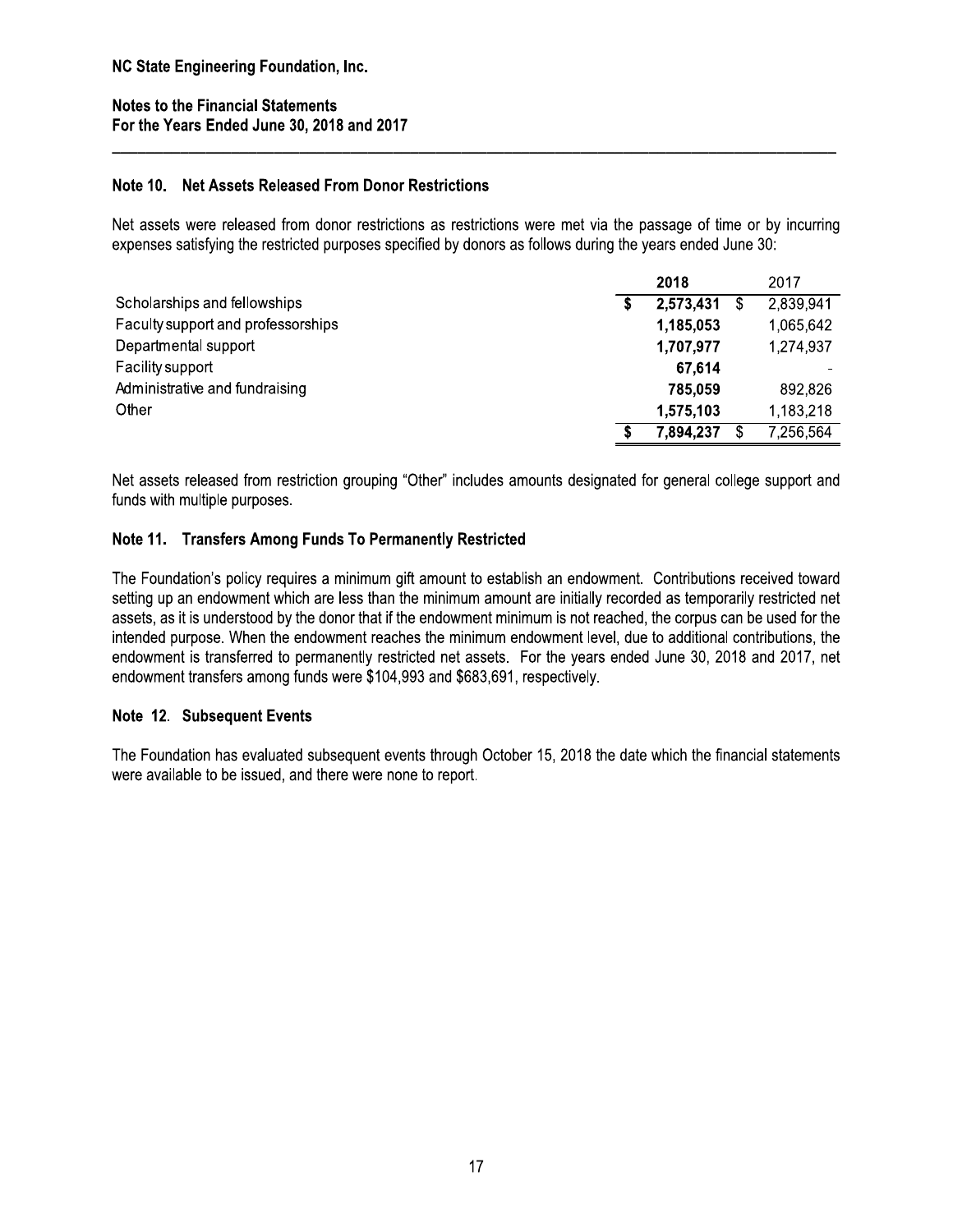### **General Fund Budget vs. Actual - Unaudited** Year Ended June 30, 2018

|                                               |    |               |    |           |    | Variance     |  |
|-----------------------------------------------|----|---------------|----|-----------|----|--------------|--|
|                                               |    | <b>Budget</b> |    | Actual    |    | (Under) Over |  |
| <b>Income</b>                                 |    |               |    |           |    |              |  |
| <b>Contributions</b>                          |    |               |    |           |    |              |  |
| Directors - Engineering Leadership            | \$ | 665,600       | \$ | 449,582   | Ŝ. | (216, 018)   |  |
| <b>Engineering Leadership Fund</b>            |    | 1,070,000     |    | 1,337,158 |    | 267,158      |  |
| <b>Total Contributions</b>                    |    | 1,735,600     |    | 1,786,740 |    | 51,140       |  |
| Endowment assessments                         |    | 139,290       |    | 139,290   |    |              |  |
| Interest and dividends                        |    | 176,000       |    | 176,376   |    | 376          |  |
| <b>Total Income</b>                           |    | 2,050,890     |    | 2,102,406 |    | 51,516       |  |
| <b>Support</b>                                |    |               |    |           |    |              |  |
| Program support                               |    | 450,000       |    | 443,750   |    | (6, 250)     |  |
| <b>Transfers to Engineering Oval Building</b> |    | 930,000       |    | 930,000   |    |              |  |
| Commonfund reserve                            |    | 25,000        |    | 25,000    |    |              |  |
| Foundation administration                     |    | 645,470       |    | 649,664   |    | 4,194        |  |
| <b>Total Support</b>                          |    | 2,050,470     |    | 2,048,414 |    | (2,056)      |  |
| <b>Income Less Support</b>                    |    | 420           |    | 53,992    |    | 53,572       |  |
| <b>General Fund Balance</b>                   |    |               |    |           |    |              |  |
| Beginning of year                             |    | 950,865       |    | 950,865   |    |              |  |
| End of year                                   | \$ | 951,285       | \$ | 1,004,857 | S  | 53,572       |  |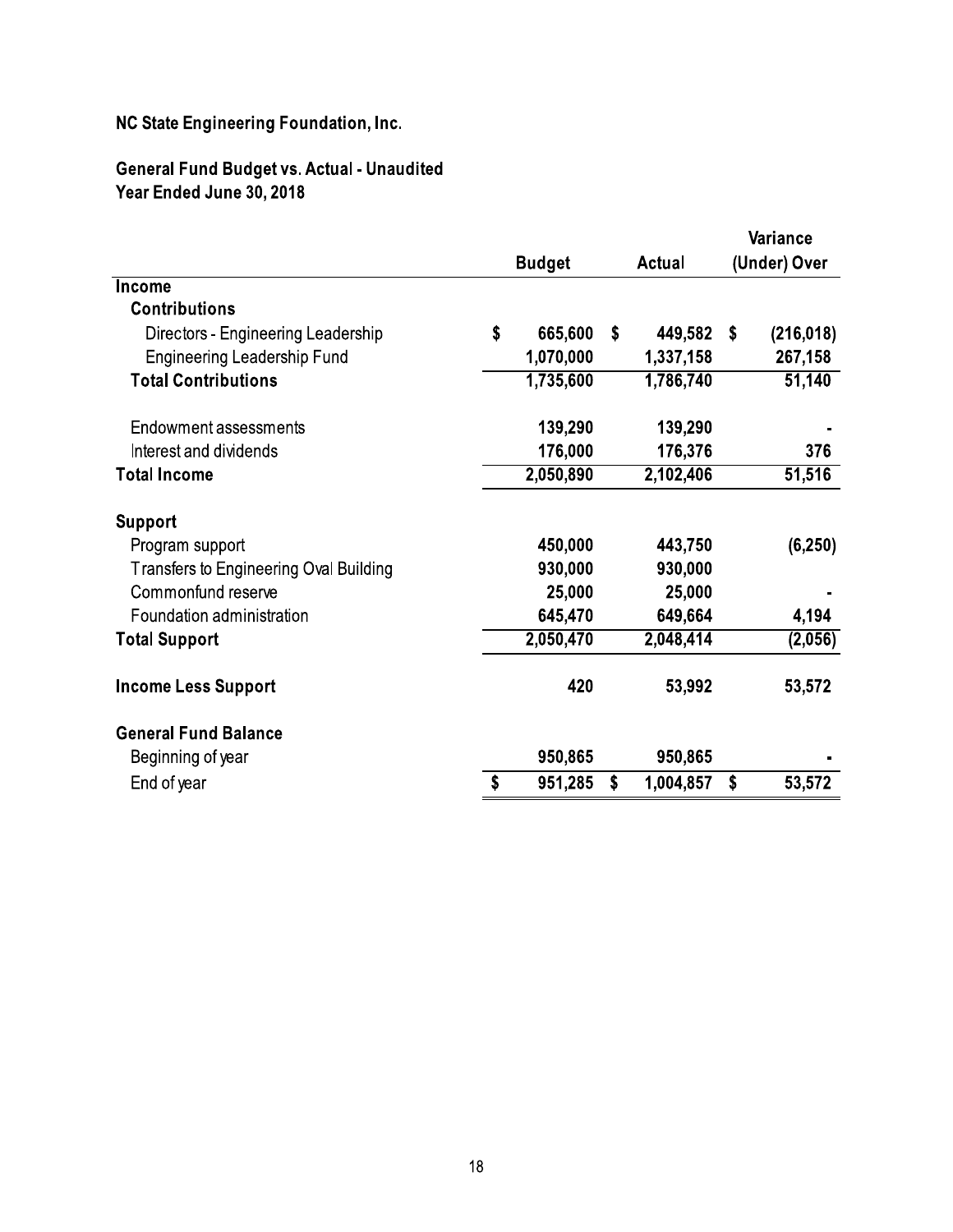Ten Year Summary of Asset Growth - Unaudited As of June 30



**Total Assets\*** 

\*Fiscal years 2011 - 2018 are reported using accrual basis of accounting; preceding years are reported using modified cash basis.